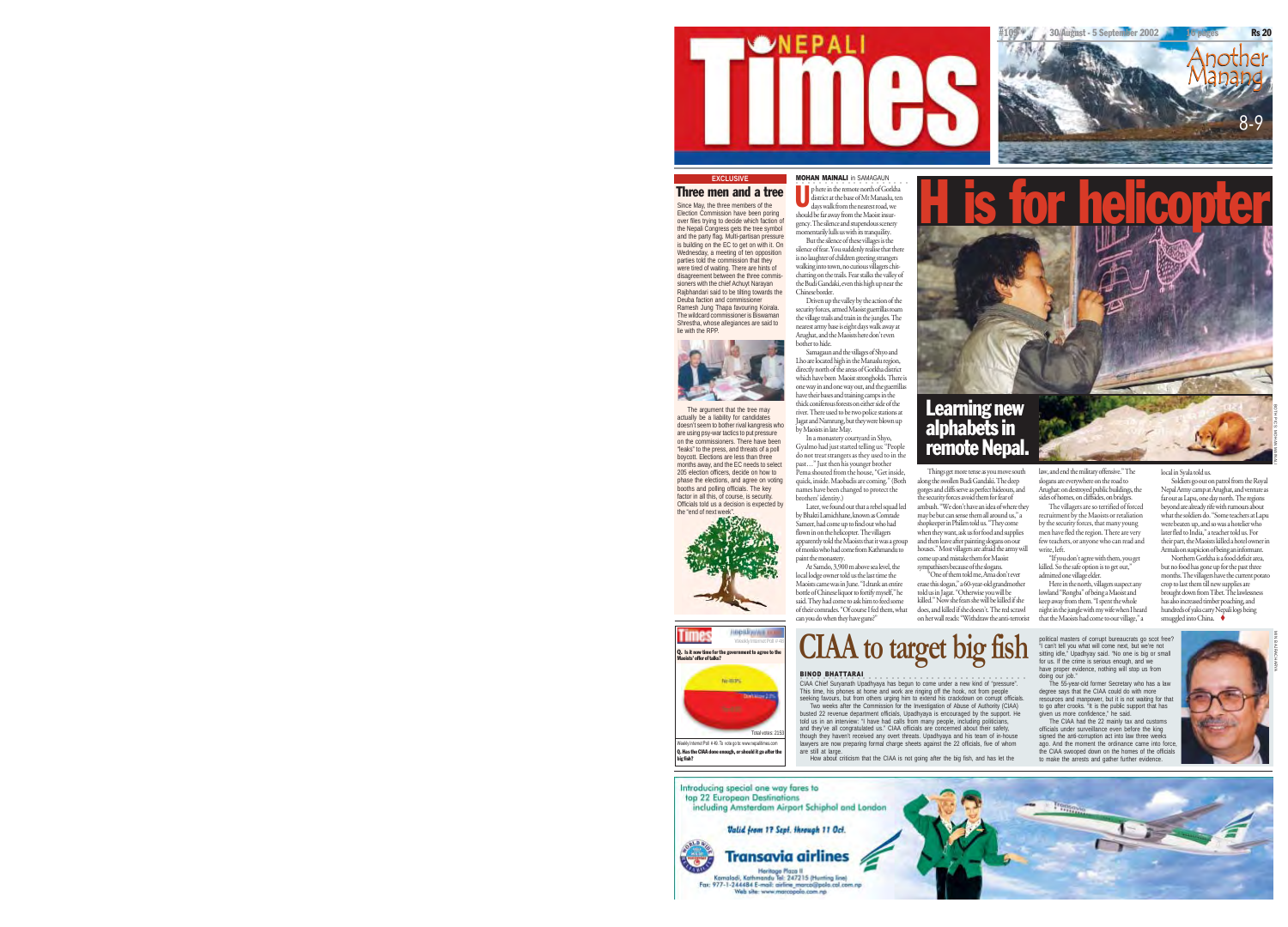

# **BI OODY WELL RIGHT**

It is when your country starts making it regularly to the News Bar on CNN that your it has hit the big time. In the past year, Nepal has been serolling across the bottom of the screen with breaking news of some disaster or t is when your country starts making it regularly to the News Bar on CNN that you know it has hit the big time. In the past year, Nepal has been seen scrolling Whether it is manmade or natural, none of the news is good news. You don't make it to the News Bar with a story on how tourists are beginning to

return to Nepal this season. No, it has to be a plane crash. You don't make it to the news with the opening of a new hospital. It has to be on the latest village to be wiped off the map by a landslide. That is the way the business is: news is whatever is negative, out of the

ordinary, bizarre, or celebrity-driven. Tabloid television's appetite for news is voracious. But the news menu is shrinking as producers try to cut costs by repeating the same news on the hour, every hour. Slabs of news, therefore, come off the assembly lines of the world's Perpetual News Machines, refined, sugar-coated, and packaged for a lowest global denominator in audience surveys. Live coverage of routine trivia distorts reality by exaggerating the importance of

an event. It bends the truth by selecting the negative. The mere listing of facts thus does not necessarily bring us closer to the truth. In fact, facts can distort

reality. Facts, if they are selective or incomplete, can lie. But it is really not fair to blame the international press when we are

doing such a poor job right here. The media has a role in preventing conflict, but rarely do we see them fulfilling it. Mostly, the reporting begins

only after the guns start blazing, by which time the momentum of war muzzles media. And we have seen time and again that even the saddest stories of human anguish and suffering of the innocent are not enough to stop conflict once it begins. Body-bag journalism, a daily death count that reads like a cricket scoresheet, dehumanise the misery. It numbs the public into accepting violence as a way of life. It spreads bad blood and a thirst for revenge. Violence may be prolonged even by the loaded words that we choose to use: "terrorists" when it is them, "martyrs" when it is us. We legitimise slaughter by accepting propaganda, by selective coverage, by sterile, clinical listing of numbers, by

sensationalism and negativity, by the absence of context. And when we in the insular world of the media are confronted with our own deficiencies, we blame the censors. Or we hide behind journalism's traditional rules of sterile objectivity and neutrality to make ourselves a safe cocoon. What we need is a journalism of outrage: outrage at the violence, outrage at the injustice that perpetrates it, a journalism that builds public outrage against conflict.

Let us explore the causes of escalation, and the impact of our own roles. Are we doing enough to heal society's wounds, or are we rubbing salt in them? Why do we repeatedly show the bodies of the dead on television screens strewn about like water buffaloes at the Kot? How does that help restore peace? We have a choice: media can keep on being a part of the problem. Or we can start becoming a part of the solution.

he justices of the Supreme Court did not find fault with Prime Minister Sher Bahadur Deuba's decision to dissolve parliament and local government bodies. T

But the court's legitimacy comes from the people. That is why the legal debate about whether the prime minister used his authority with malicious intent may have ended with the court verdict, but it is just beginning at the people's level.

Theoretically, the November elections will test the prime minister's decision. But because we are still under a state of emergency and the Maoist problem remains unresolved, many doubt if the elections will in fact take place and if it does whether they will be free and fair.

And people are genuinely concerned about what would happen if the elections are disrupted by the Maoists, and who would benefit from such a situation. Which force would try to fish in the muddy waters?

It is clear that a no-poll situation in November will benefit those who have never had much affection for the present constitution and multiparty democracy. That explains the speculation in various newspapers. including this one, (see editorial "Article 127", #107) regarding Article 127. Because a democracy is a system that allows the discussion of alternatives in situations where one or many constitutional provisions cease to function, it is also not unnatural for us here to discuss the possible ways to ensure that the interests of the people are best served.

There have been no obstacles to the implementation of the constitution in the past 12 years, so there has been no reason for the king to invoke Article 127. But the constitution's framers must have foreseen the possibility of something like Article 127 being needed. Also what type of "constitutional obstacles" the Article can be used to remove would depend on the

nature of the crisis that may cause its operationalisation. That is because constitutional crises can be of several types: those inherent to the statute itself, or those caused by other factors leading to a stalemate. A possible constitutional crisis is a situation where, say, the prime minister resigns in a situation where we don't have a parliament, or the position is vacated

for whatever reason. However, things are a little different if it is a constitutional crisis caused by the inability of the state to hold elections. This is a constitutional crisis, but not necessarily a constitutional void, or a "constitution-less" situation. The Article itself exists within the framework of the constitution—it is not a provision outside it. In other words, it's not that all the other articles of the constitution are on one side and 127 stands alone on the other. Article 127 is an integral part of the constitution.

The Constitution rests on the sovereignty of the people, and that is its basic foundation. The people exercise their sovereign rights through elected representatives. That is why the orders exercised

30 AUGUST - 5 SEPTEMBER 2002NEPALI TIMES

# **STATE OF THE STATE by** CK LAL If a leader on the verge of boarding a plane is unaware of Bonus miles for Deuba

his destination, he deserves our sympathy, not criticism ○○○○○○○○○○○○○○○○○○○○○○○○○○○○ ○○○○○○○○○○○○○○○○○○○○○○○○○○○○○○○○○○○

peaking at an airport ambush before leaving for Brussels last week, prime ister Sher Bahadur Deuba appeared to be confused about where exactly it was he was going. Just amassing miles, he might have said. the parliament, premier Deuba's politics have atrophied so much that his leadership has begun to decompose. The resulting odours have now circled the globe and even reached the Paris offices of Reporters Sans Frontiers, which has officially declared him a "press predator" and listed him with the<br>likes of the Abu Savvaf and Kim Jone II

That would have been okay, but he didn't seem to have any idea whether the emergency would be re-imposed or not, and he had nothing much to say about efforts to make elections free and fair either. But he did use the opportunity to berate the media for criticising everything he did. To be fair, Deuba has reason to be likes of the Abu Sayyaf and Kim Jong Il. Even though he called it off mid-trip, Deuba 's Johannesburg junket was completely appropriate. His presence wasn't here in Kathmandu, and no one (except perhaps the security detail in Baluwatar) has

S

peeved at the media. If meone on the verge of boarding an aircraft is unaware of his destination, he deserves our noticed his absence. In fact, the country seems to run pretty well without him. The feeling that the country can be

sympathy, not criticism. Ever since the dissolution of the Lower House of better governed by non-elected constitu-tional bodies and non-political security forces is gaining ground in Kathmandu. And if the capital's chatterati had its way, it would willingly hand over the reins of power to itself. In this milieu, all politicians are

considered expendable. And premier Deuba even more so, because all of Nepali society—barring the government and the faction behind him in his own political party—is convinced that he has little or no say over decisions that really matter. Nobody believes that Deuba can prevent the re-imposition of state of emergency in the country if the security forces insist on it to remain engaged with the insurgents. Perhaps Deuba knows that if another

red in the corridors of power

possibility of a negotiated settlement with the Maoists arose, he would have no role in it. Completely irrelevant on the home front, it's quite natural for Deuba to venture overseas, and get entangled in domestic Belgian politics for a change. Deuba has another powerful excuse to

spend scarce greenbacks on an exotic tour. Since Nepal is the chair of SAARC at present, and he could've claimed to represent more than one-sixth of humanity at the firstever United Nations' World Summit on Sustainable Development. That is, if he ever got anywhere near Johannesburg. Intelligently used, it could be an



#### ○○○○○○○○○○○○○○○○○○○○○ ○○○○○○○○○○○○○○○○○○○○○○○○○○○○○○○ A no-poll situation will benefit those who have never had much affection for the present constitution and multiparty democracy

parliament.

under Article 127 should be ones that would reestablish the elected institutions (House of Representatives and the local bodies) and make them

operational. Until elected representatives can be re-elected, the organisations formed through elections should be allowed to function normally. Reaching a constitutional stalemate because we cannot elect representatives in November is not a desirable situation. Such a problem was anticipated, hence Article 127. Any order to remove constitutional obstacles that may result from a no-poll situation should thus seek to achieve the following objectives:

• The monarchy, functioning as guardian and custodian of the constitution needs to seek a mature role within the framework of a constitutional monarchy  $\bullet$  Outline a strategy to end the instability, corrup-

tion and insecurity that we have been living through, and **•** Enable the people to exercise their sovereignty

through elected representatives (parliament and local bodies) by reinstating them and making them operational.

These goals can be achieved by reinstating the

effective tool to magnify Nepal's visibility at a meet of more than 100 world leade Such summit hopping is largely symbolic, so he needn't have worried about the substance of what he said.

The third reason Deuba needed to be in Johannesburg was so he could meet Colin Powell and Tony Blair to ask them to put in a word so the hardware deliveries for the military are expedited.

And, oh yes, last but not least, the prime minister could reaffirm Nepal's mmitment for sustainable human development, even if it cost Rs 15 million of much-needed cash to send our delegation there.

Unlike George Bush, Deuba had no credible reason to boycott Johannesburg. And he needn't worry too much if his actions back home bear no resemblance to the speech he would have given from the podium. There is no dearth of hypocrites at

any international meet. There is another advantage of this pleasure trip for an ex-believer in social democracy. Far away from the constant bickering of shifty-eyed cabinet colleagues, the junket would have given Deuba a rare opportunity to reflect over the promises that he had made to himself years ago as one of the loyal acolytes of late BP Koirala.

No doubt, the expression of "sustainable development" is a fancy edifice, but it rests on the same old three pillars of interand intra-generational social equity democracy, fraternity and liberty.

Democracy incorporates the participation principle, fraternity takes care of both the preventive and solidarity principles, and liberty ensures that the entire process remains human. The Washington Consensus has given liberalism a bad name, but fundamentally, to be liberal is to be tolerant

of all kinds of diversity on the planet that is our collective home. Even if Deuba returns to Kathmandu with just a recollection of things he believed in till a decade ago, the trip may have been

worth it. Even if he never made it to Jo'burg.

dissolved House of Representatives, extending the term of the defunct local bodies, and forming a small and efficient council of ministers of parties in the House that want a representation in government. The mandate of such a government should be to intensify the campaign against corruption, work to resolve the Maoist insurgency, formulate and implement necessary action plans to support localself governance, ensure free and fair elections to parliament and formulate laws that would create the infrastructure needed for economic development. If parliament is not reinstated, then any order issued under Article 127 would be incomplete because such an order has to compulsorily be tabled in parliament. Because Article 44 defines "parliament" as being composed of His Majesty, the House of Representatives and the National Assembly, we cannot imagine a parliament without the House of Representatives. In effect, any order under 127 in a no-poll scenario would have to include the reinstatement of the House of Representatives simply because it is a part of what we have accepted as

*(Bharat Upreti is an advocate, and senior partner in the Pioneer Law Associates.)*

epali Times asked in bold headline (#108): repali Times asked<br>bold headline (#1)<br>"When will Nepal officially request the Austrian government to return the stolen Buddha?" This rhetorical question, like the prover-

bial tip of the iceberg, has a far more painful subtext. The obvious task is a proper criminal investigation— which, like charity, begins at home. This is not the first cultural artefact to be stolen from Nepal nor will it be the

last, if the same "objective conditions" prevail, as the left lingo has it. The element of an "inside job" is visible enough to force Nepal's family and official custodians into asking where have all our values gone? Has the market so overwhelmed our ethics that nothing except a bank account is sacred anymore? How did such a huge metallic object get past the customs and how did the Department of Archaeology seals appear in all the right

referring to.

memory.

places? (Of course, of course we know how: what is asked for the sake of a national catharsis is the modus operandi of who, when, how much and how high up the rot chain.) When this story broke, one bank of the Mayadevi pond, a Korean, or maybe Japanese, nun was desperately trying to meditate but could not: too many people, obviously picnickers, were ogling at her as they walked by with transistors blaring Bollywood obscenities.

would have expected the vernacular papers and the electronic talkies to flare up with livid prose. Their deafening silence is the first symptom of the deeper pain I am To elucidate that buried agony, let me first recount two Across the fence, a raucous cricket match was on, replete with loudspeaker commentary and more Bollywood hipgrinders. This trip to Lumbini must have been the pilgrimage of a lifetime for the nun, but the anguish on her face spoke of

nasty experiences, first in Lumbini, the birthplace of the Prince of Peace, and the second in Kushinagar, across the border to his place of mahanirvana. The sacrilege I witnessed still sears the deep disappointment. Across the border at Kushinagar in eastern Uttar Pradesh, ruled now and for a period then by acolytes of the neo-Buddhist father of India's constitution Ambedkar, things were not much better. It was run by the archaeological survey

The desolation of Lumbini's dug-up construction site was understandable, but what was not was the touristy bazaar atmosphere, trinket of the Indian government, which is fine, but the religious insensitivity hit one in the face everywhere. It started at the gate where a

peddlers and all, that was clearly encouraged by official sign "by order" of the surveyor general announced that the site would be closed, off limits to all



# **FEEDBACK** *by* **DIPAK GYAWALI**

# **Stolen sanctity and sponsored sacrilege**

Artefacts like the stolen Dipankar and sites like Lumbini or Kushinagar belong primarily to the faithful, not the state.

NATION 30 AUGUST - 5 SEPTEMBER 2002 NEPALI TIMES  $\,$  30 AUGUST - 5 SEPTEMBER 2002 NEPALI TIMES  $\,$  30 AUGUST - 5 SEPTEMBER 2002 NEPALI TIMES  $\,$ 

by sunset till sunrise. Why? Most Buddhists I know like to meditate at these sandhya times and at the dead of night, when there is peace and quiet. With such an order, they were be the main motive promoted by the state at the expense of sanctity.

forbidden to do so. Even more outrageous, at the statue of the dying Buddha reclining on his right side another pompous "by order" notice forbade the making of offerings, ostensibly because the Buddha's statue was an ancient archaeological artefact whose value would be diminished when "polluted" by flowers, vermilion powder and sandalwood paste. Furtively ignoring this forbidding sign, a group of Sri Lankan pilgrims were huddled in a corner chanting a prayer. One could see that half their mind was overwhelmed with spiritual emotions, while the other half was on the lookout for official For icons, idols and masks that are part of a living culture, it is a crime to tear them out of their living context and place them in museums, or worse the guest rooms of the wealthy. There they become sad reminders of cultural cannibalism perpetrated by the morally destitute. The Austrian curator who intercepted the mask must be thanked for his sensitivity, but what of the Nepali state Its insensitivity is not only towards minority religions: the "Hindu" kingdom is unable to assure due sanctity even to Hindu idols or the *ghats* of holy rivers. This degeneration is perhaps the by-product of state sponsorship of religion. When

reprimand. Honest, devotees were being made to feel as if they were criminals. As if to provide a finale to this surreal scene, a khadi-clad Indian politician walked in with automatic gun-toting comman-dos in tow. Mercifully, he was ethical values reign supreme, religions are the essence of the much-misused phrase "civil society". When one sect receives political patronage a "state religion", that religion

only a curious tourist but without a shred of reverence in his face or behaviour. The irony was supreme and, as he walked out of the sanctum, Indian bhikkhus began to heckle him. Obviously, the management of the site was a matter of dispute between the local Buddhists and the authorities. Artefacts like the stolen Dipankara and sites like Lumbini loses its civic function, degenerates into pompous form without ethical substance, and (in the case of Nepal's official Hinduism) discourages reforms. The Buddhist bhikkhus of Kushinagar can at least heckle their politicians: Nepali ones, Hindu or Buddhist, would not dare. Perhaps the time has come to argue for a secular Nepali state to regain the civic role for Hinduism and save it from itself

or Kushinagar belong primarily to the faithful, not the state. Only with proper sanctity will the faithful flock to these places and bring with them, as their free <sup>g</sup>ift, the benefits of religious through reforms. Only then would active citizens feel confident to assert their ethics prevent sacrilege and rescue the country's many Dipankaras from the avarice of traffickers.



downtrodden Nepalis who are forced to seek jobs abroad to provide basic needs for their families. There has been no development that has not gone beyond the roadhead settlements. Our overseas workers are the only true breadwinners of Nepal. It is not uncommon for some of them to return in coffins. Yet, they are robbed, exploited and despised by the very people supposed to be protecting them. Our diplomatic services in Asia must stop being 窗 shopping guides to visiting dignitaries and devote themselve

to the assistance of fellow Nepalis in distress. It is not a shame to seek any honest work. But it is immoral to be callous about the plight of fellow

#### *BK Rana, by email*

On getting your issue #108, I kept going back and forth between the article on page one ("In Vienna museum, Nepalis worship stolen Buddha") and CK Lal's State of the State column on the next page ("Disadvantaged abroad") and couldn't help reflecting on the hopelessness and injustices that Nepalis have to suffer from their government. How can a state that doesn't care about its own citizens and leaves them to fend for themselves so that they are forced to migrate abroad to be exploited (and doesn't help them when they get into trouble) be of any use in bringing back a stolen idol? *K Maharjan, by email*

CK Lal has done a great service by writing such a poignant and heartwrenching piece on the way we treat our migrant workers. He is right, we first drive them away, we are rude to them at the airport, and we cheat and extort the very people who are keeping the economy afloat. However, by coining the acronym HANSA (Hindu, Aryan, Nepali Speaking Administration) Mr Lal is taking the easy way out to blame someone anyone. He should know better than anyone else that discrimination and exploitation within Nepal in this day and age is not restricted to any anon ware responsed to the

#### *Kamal Acharya, Kathmandu*

<sup>z</sup>"Disadvantaged abroad" by CK Lal was mind-blowing. When our economy is in the hands of crooks, it is those Nepalis working in alien lands who get victimised every step of the way. As Mr Lal says, just look at the harrassment of workers at the immigration line at Kathmandu airport. Even in the aeroplane the flight attendants treat them badly. Few days back I was in the Royal Nepal flight from Kathmandu to Bangkok (RA 407). I was with many fellow-Nepali dajubhais who were heading to Malaysia. The stewardess repeatedly ignored our requests for water and reading material. I have decided never to fly again in our so-called flag carrier. Mr Lal is absolutely right: "You may be an elite back home, but the outside world judges you by the economic state of your country." But what about Nepalis who mis-treat fellow Nepalis?

*Giri Raj Dahal, Chosun University, Korea*

#### POWER HUNGRY

It baffles many of us why we have failed to sign even a single treaty with India to sell power ("Trading Power", #108)? Isn't India a power hungry country? For example, even when it adds about 5,000 MW of capacity every year (i.e. equivalent to thirty five Kali Gandaki size power plants), its generation has always been below peak demand.

One reason, perhaps, may be that for India buying a few hundred megawatts from Nepal merely to supplement its electricity need, is not an issue worth considering. Let's not forget India too has huge potential to generate power from its own hydro resources, the estimated potential of which is about 86,000 MW (same as Nepal's). It is currently developing a number of hydro plants of a total capacity of 15,000 MW. Besides hydropower, India can always rely on its vast coal resources to generate cheap power. The country is the third largest coal producer in the world. Moreover, the country also has options to import gas either from Iran or from newly discovered gas fields in Bangladesh. Hence, it is not surprising if India looks for a deal which has benefits of having more than cheap power.

#### *Sameer Shrestha, by email*

The answer to the question Binod Bhattarai poses in his article about hydropower trading between Nepal and India ("Northern India is starved of energy. Nepal now has surplus supply. And yet the two can't agree. Why not?") is self-evident. India has a power deficit running into thousands of megawatts in the peak demand season. Nepal's excess this monsoon is only 150 megawatts. And all we have done is talk about our great hydropower wealth, while the Indians want the power at Bhutan's prices. Until both countries get out of their dog-in-the-manger attitude, and realise that there has to be a mutually beneficial and fair deal, the citizens of both countries will suffer.



# LETTERS

#### BUDDHA OF SUBURBIA

Thanks to CK Lal and Nepali Times ("Disadvantaged abroad", #108) for drawing attention to the rampant divisions in Nepali society that are *B Parks, USA* • It is good to have CK Lal back

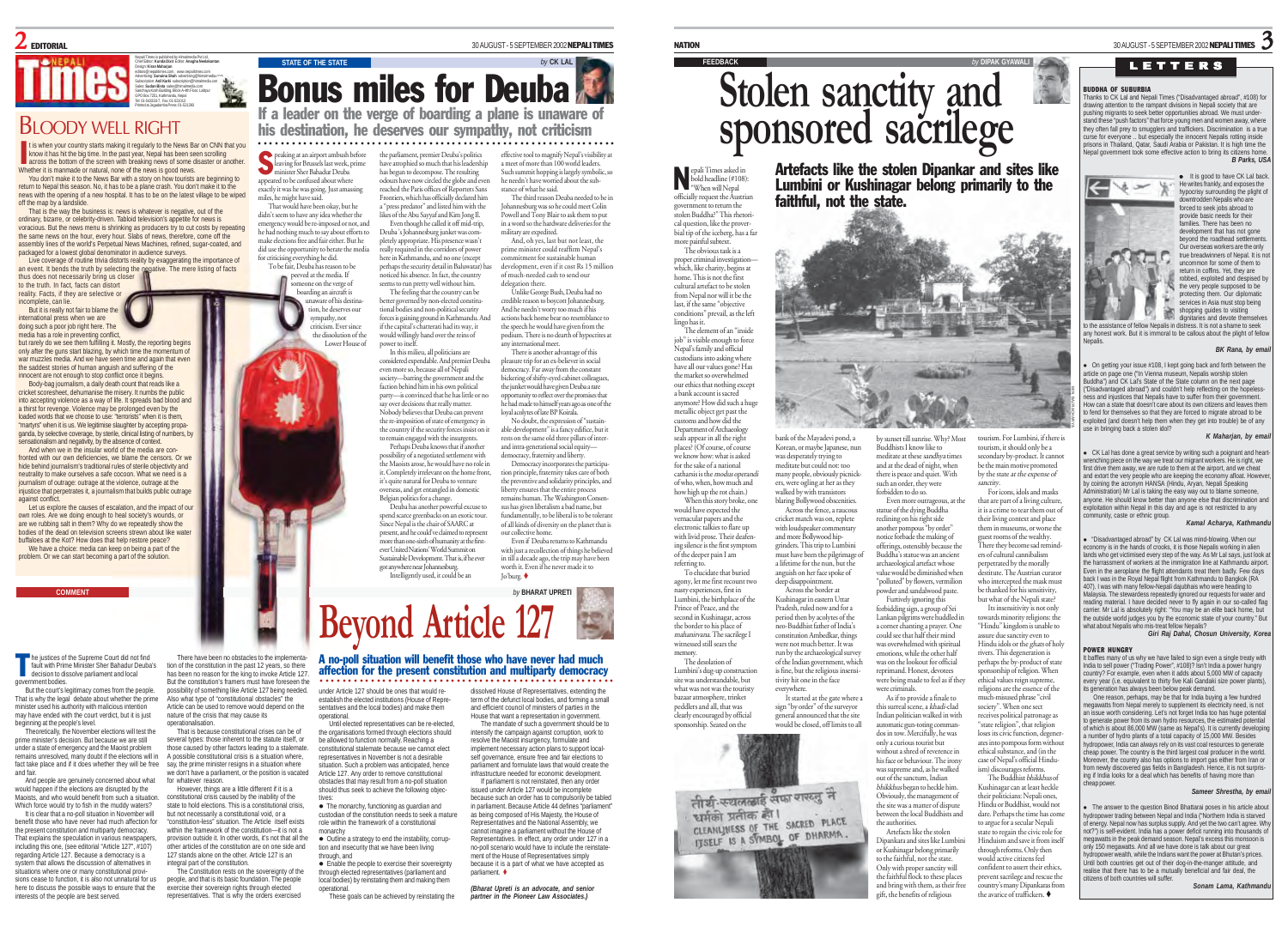# **Giving micro-credit where it's due** Giving micro-credit where it's due<br>
and the state of the state of the state of the state of the state of the state of the state of the state of the state of the state of the state of the state of the state of the state of

# ties in rural areas–had begun

in 1981 with Grameen Bank Here, we called it the Small

every conceivable model of

own records. Each bank consists of 25-35 women who elect a

a controller from amongst themselves. They decide how frequently they are going to save, which is usually weekly or

per week.

organisations.

#### ANI RUDRA SILWAL in DUMKIBAS ........ t is 2PM on a recent Sunday,

and the women of Dumkibas in Nawalparasi district t is 2PM on a recent Sunda<br>and the women of Dumkib<br>in Nawalparasi district<br>know that it is the time for the weekly meeting of their village bank. Thirty women have gathered in this dusty highway town for the meeting of the Bhrikuti Village

meeung or uit burnsuit + ....<br>Bank. After president Kiran Tiwari formally opens the meeting, she begins calling each member by name. They come forward one by one and hand over their weekly savings to the treasurer. Once everyone submits their the latest, and what is unique is that the cooperative savings schemes are owned and run completely by local women. three-year Women's Empower ment Program, the group PACT Nepal has helped establish and train village banks to keep their

savings, plus payments of installment on previous loans, the president declares that Rs 7,500 was collected that week. She asks who in the group would like to borrow money for the next four months. Two women decide to borrow: one to pay fees for her children, and another to invest in a tea-shop she runs nearby. Faraway from the corruption

and default scandals in the big banks in Kathmandu, and out of the glare of the national media, there is a quiet rural revolution going on in the tarai. More than 1,500 small village banks like the one in Dumkibas have been bringing new hope to farmers,

giving women income, empowering them and raising the nutri**the main standards** of children. **NO DEFAULTERS**

Nepal's revolution in microfinance–small-scale, semiformal savings and credit activi-

**HERE AND THERE** *by* **DANIEL LAK**

obert D Kaplan roams the world, from the edges of anarchy to the empire wilderness of his own United States of America. Both those colourful little phrases, by the way, are his creations, titles of books that he's written along the way—the first a collection of accounts of Kaplan's travels to hellholes, basket case countries and war zones, the second a look around the USA through a foreign reporter's severely jaundiced eye. His observations everywhere are rigorous and controversial, even at home in these patriotic times. I don't always agree with Kaplan but I rush to read what he writes. R

His insights into American demographics were haunting me this week as I sat in a coffee shop in a large shopping mall in Toronto. The table looked<br>out on a large open space between shops, a sort of 21" century village square. You could sip your beverage and watch the world go by. And in Toronto, the world does go by. More than half of the population of this city was born outside of Canada. Many of the remainder are first generation immigrants, and as I watched the multicultural ebb and flow through the steam from my cappuccino, I began to reflect on a phrase of Kaplan's from the An Empire Wilderness, a turn of the millennium book about the

changing face of America. As he travels from Orange County in California to the decaying public housing estates of East St Louis, Kaplan discovers that America's huge Asian immigrant population is becoming the most influential demographic group in the country. People from across the vast sweep of Asia are not outnumbered by Latin Americans, Europeans or black Americans, but their economic abilities allow them to punch far above their weight. And as

Kaplan finds out, more and more and more of them are marrying into other nunities. So too are the Latinos and the children of newly arrived Europeans. It's not that teenaged children of immigrants are rushing into the arms of the nearest white person, or actively looking to marry outside their ethnic group. It's that America's economy and society throw people into a different sort of promiscuity, a whirl of work-related opportunity,

simultaneously with the more famous experiments in Bangladesh Farmer's Development Program (SFDP) and twenty years later, microfinance has been tried in Nepal. The village banking idea is One of these initiatives is the

president, treasurer, secretary and

monthly and how much they are going to save per period, which is usually between from Rs 10-25 They lend only to women within the group for about three six months at 24 percent interest per year, and keep their own records of saving and lending without help from outside To ensure that members save and

repay on time, the cooperatives have strict rules which the members themselves enforce<br>vigorously. This gives them an



about them than newer ones. In the long run, relaxation of rules could rg.com, community of rate.<br>ise the default rate, or even cause a bank run with members withdrawing their savings. Most banks have total savings

of less than Rs 100,000, and the fund is increasing by up to 50% per year. At this rate, they could easily reach Rs 1,000,000 within the next five years. And as the volume of deposits increase, so will the size and complexity of records. Record-







**pride in**

**jobs well done.**



**japray@mos.com.np Phone: (01) 521393, 543017, 547018 Fax: 977-1-536390**





which have few educated women. And as the fund increases, the women will need to look for new places and ideas to invest in. Economists have long told us

keeping will be a problem for bank Adhikai of Antangkola,<br>
hear a bank and halo a bank and halo and halo and halo are the second to the and more than discussed by the second<br>
And show from the second more second to be a s

Nationale (FN), has become controversial in Brussels, leading to the resignation of a cabinet minister. The Belgian government defends the sale of more than 5,000 machine guns to Nepal saying that the Nepali authorities need the weapons to fight the Maoist insurgency. But politicians from other Belgian parties, including Minister for Health and Environment Magda Aelvoet, who resigned over the deal, claim that the sale could infringe on a 1991 law that bans export of weapons to countries engaged in a civil war. They have demanded an urgent parliamentary debate on the deal.

*one of the finest venue for Residential Meetings*



*where hospitality blend with nature*



**www.kghhotels.com**

 $\bf 4$  NATION 30 AUGUST - 5 SEPTEMBER 2002 NEPALI TIMES NATION NATION 30 AUGUST - 5 SEPTEMBER 2002 NEPALI TIMES 30 AUGUST - 5 SEPTEMBER 2002 NEPALITIMES

#### **DOMESTIC BRIEFS**



miracle in the tarai is that subsistence farmers have found that they can save. "In the

the importance of savings in economic development. And the

Oxfam-GB, a leading international NGO, is seeking qualified Nepali candidate to fill the following position in its Nepal Programme. **Policy Advisor** Open-ended contract

CAREER OPPORTUNITY

• Considerable experience working in a policy role and the ability to translate policy

• Demonstrable understanding of gender, caste, ethnicity and class issues and their

• Demonstrable awareness of own strengths and areas of weaknesses and evidence

Send your application and CV with detail work, specialised skill and experiences on policy advocacy to **Programme Representative** of Nepal, Oxfam GB PO Box 2500, Kathmandu. Job description and application forms are available from Oxfam GB Nepal office from 3 - 5 P.M. of working days. Candidates should apply using the Oxfam application form and attaching two references (one of which must be your current or most recent employer). Only shortlist candidates will be contacted for interview. **Telephone and**

> **Closing date for applications is September 19, 2002. Interviews will be held in September 27, 2002.**

• Knowledge on development policies of south Asian nations is an advantage. • High-level interpersonal and diplomatic skills, keen awareness of political sensitivi-

At least five years working experiences on policy advocacy,

ties. • Excellent communications skills in English (verbal and written). • Analytical skills and the ability to think creatively and strategically. • Experience in working in complex, overloaded and insecure environments<br>• Ability to model Oxfam's desired organisational culture (making a difference • Ability to model Oxfam's desired organisational culture (making a difference, innovative, collaborative, accountable, cost-effective) with staff, partners and other

• Commitment to the aims and ethos of Oxfam GB.

The successful candidate should have:

into strategic programme issues

stakeholders.

of self-managed learning.

**email enquires will NOT be entertained.**

For Reservation: 243271

link with poverty in the context of Nepal,

beginning our group began to save<br>Rs 2 per week," says Kamala





# The Mestizo Mall debate and creativity that makes ethnicity subservient to intelligence and In the not-so-distant future, we'll all be mixed.

vocational skills. Then people who work together get married. It's that simple Kaplan speculates in An Empire Wilderness that as the generations pass, America will become a nation populated by a vast successful swathe of mixed race people with slightly brown skin and slightly Asiatic features, whatever those may be. He coins the term "mestizo-Polynesian", an awkward construct to be sure but as I drained the last dregs of my fancy coffee in that Toronto mall, I could see what he meant. The older couples that strolled between the shops were uniformly similar people, Italians with Italians, Jamaicans with Jamaicans, Singhs and Kaurs. demography in action.

But then came the younger folk and a rainbow coalition of changing For fun, I started a mental game, saying to myself "Okay, now how about a Tamil and a Laotian", and eventually such a couple would wande by. "A Somali and a Finn?" Yep. And so on. Now none of these people have any offspring yet, but I sense mestizo-Polynesians (think of them as MPs) aplenty will soon be populating the malls of Canada. There'll be

horror as the landed generation of immigrant parents contemplate the foreign (relatively speaking) face at their daughter's (or son's) side during the wedding ceremony. But the great American (and British, Australian and Canadian) melange culture mixes well with human sexuality to sweep all that aside. Then MPs marry MPs and the mixed society reigns supreme

That's one reason why places like Nepal and India have, in my view and Kaplan's, more potential than citizens often realise. The mixing and matching of castes and communities in cities like Delhi and Kathmandu is creating a microcosm of the vibrant MP culture of the New World. No, not quite Orange County or the Yorkdale shopping mall in Toronto, but a beacon of hope nonetheless. And the cappuccino at Barista or Himalayan Java is pretty good too.

ALL PICS: ANI RUDRA SILWAL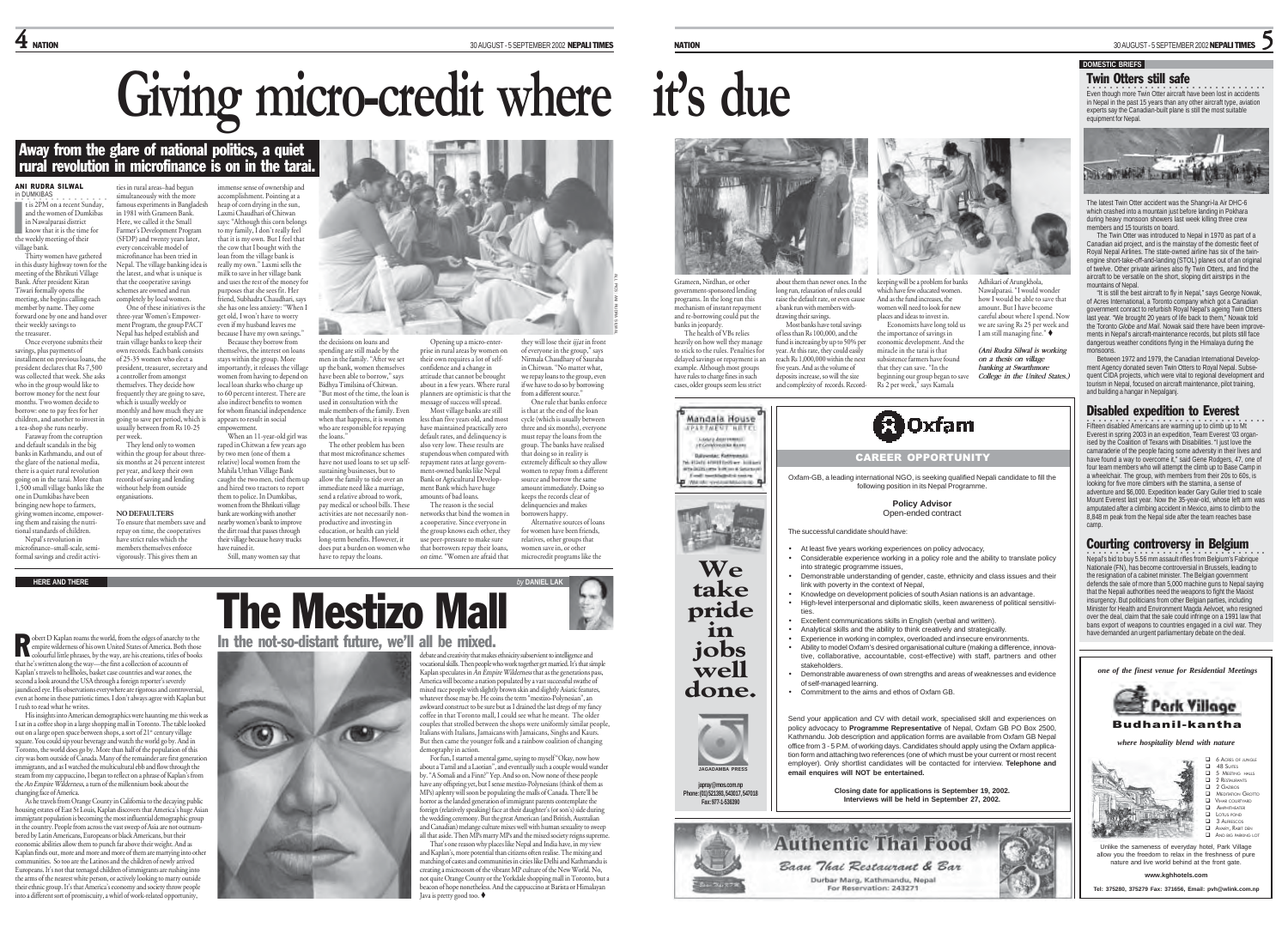#### VACANCY ANNOUNGEMENT



the thermal station experience reducement about a large convention in properties were to .<br>A service est de la component de la vienne de la component de la component

1. IMPROVED COOKING STOLEN COUPONENT CO ORDEN CROK (ICN OC). 2. INVESTIGATION CONTRACTOR BUT DING ON HER RECO

ke Kontrol († 1811)<br>1906 - John Stort, filosof en bandon († 1838)<br>1908 - Maria Stort, filosof en bandon († 1828)<br>18. julian - John Dollard, filosof de doğumlar

cante experimento de la caractería de construir en el característica de la característica de la característica of the company and the com-

#### **TO HOUSE**

website to consult the world that the line is not to the Reyn Decembrance # C. Box 1517 Keymenda , or or the spot store of PLD policiens or Freegy Premises General Resident Call: Published Ladyst and and the methods in depletion that

et als successions de la seguente de la contradició de la ciutat de la seguenta de la companya de la consider<br>1930 : el construction de la companya de la companya de la companya de la companya de la conseguenta de la co<br>20

(processe) and means accord processe in mighty facts and development agentum pates in private<br>segmentary and expressive are in the original is less.

SINGLET DE NERVONE EN 2010 DE RICHTING (DESSIENT N.C. ENGLISCHER PROFESSION) CONFIDENTIAL . . . . . . <del>.</del>

mention and answers completely in complete for

٠

# **NEPAL INVESTMENT BANK**

# THE NEPALI BANK with **GLOBAL CONNECTIONS**

**• PREVIOUSLY NEPAL INDOSUEZ BANK** 

The GLOBAL CONNECTIONS remain So do the TRAINED STAFF

#### NIB IS NOW A 100% NEPALI BANK

Supported by leading business houses. and financial institutions

#### ٠ **VERY SUBSTANTIAL CAPITAL**

Providing the basis for GROWTH

#### **FULL RANGE OF COMMERCIAL BANKING SERVICES**

<u>ਾ ਵਿੱਚ ਜੋਧਾਰ ਡਾਜੇਕਟ ਜੇਕਟ ਬੈਂਕਸੀਰ.</u> 改成 **NEPAL INVESTMENT BANK LTD.** 

Durbar Marg. Post Box 3412. Kadımanda, NEPAL. Tel: 238229 242530; Fax: 977-1-226349,228927; E-skill | info@mbl.com.up



# **precedents SOMEWHERE IN NEPAL** *by* **PUSKAR BHUSAL**

#### Does the anti-graft watchdog really have more hark than bite? ○○○○ ○○○○○○○○○○○○○○○○○○○○○○○○○○○○○○

he swiftness with which sceptics releasing explosive diaries as an have stepped in to temper the outburst of an entrepreneur env<br>
euphoria triggered by the latest the higher internal rate of retur have stepped in to temper the euphoria triggered by the latest anti-graft offensive shows we haven't lost our equipoise during these tumpouse utining these<br>ous times. That the Commis sion for the Investigation of Abuse of Authority (CIAA) could strike with such clockwork precision less than 24 hours after it got new powers shows how prompt we can be when we feel we have to. The secrecy with which the operations were carried out testifies to our capacity for collective circumspection. If you still believe the anti-graft watchdog has more bark than bite, it wouldn't hurt to be a little cautious outburst of an entrepreneur envious of the higher internal rate of return politics carried. With reports of Nepali political investments in gas stations in pointed investments in gas stations<br>the United States having become the subject of inquiry, it's clear those 22 families were not the only ones in for a rude awakening on the night of 16 August. Don't be surprised if many of these suspects follow precedent by walking out of court with their reputations fully restored. Be less so if some of them turn out to be the most ardent campaigners of probity in public life. The political undercurrents are

anyway. By swooping under the cover of darkness, however, the CIAA has raised serious questions of propriety. No matter how tainted the property in dispute, women, children and pets should have been kept out of harm's way. What about the billions stashed equally instructive. When remnants of partyless decadence in the Rastriya Prajatantra Party become the first people to welcome the CIAA ons<br>laught, you can easily unders how much the stakes have changed. There is a more profound question here. Has the CIAA struck an

away by those who bought off the prepared to throw its net? Is this a preelection stunt not terribly concerned about the putrefaction surrounding Why such rejoicing in a job the CIAA Upadhyaya, a lawyer who served as member-secretary of the panel that drafted the constitution, must have mapped his anti-corruption battle alliance with a business community fed up with having to pay politicians what they feel amounts to protection money? Have officials decided to become state witnesses against a political class that has outsourced fund-raising to the bureaucracy? What immediate impact will all this have on our politics? Tulsi Giri is the name that pops up here, too. The former prime minister and key members of his cabinet and the bureaucracy faced

charges of misappropriating Rs 60 million by manipulating the pricing of carpet exports in 1976. They insisted they were the victims of vendetta by a group of businessmen working closely with senior officials at the palace secretariat. Giri and the other "carpet



people ready to give?) Three months after that speech, a prominent industrialist began warning politicians not to count on the <sup>p</sup>hilanthropy of his fraternity during the upcoming elections. Those acclimatised to today's culture of incentive for the Nepali Congress factions to forge some kind of preelection unity.

impunity dismissed his threats of

accused? How wide is the CIAA

those closer to the corridors of po

oners are paid to do? CIAA chief Surya Nath

plans with prudence. Since he seems cerned about his reputation, he can be expected to take us into confidence in due course. The crackdown wasn't entirely unexpected, though. We

thought he was on the side of



owk, Lalitpur (in front of Sajha Bus arage) Tel: 550692, Res: 533493, 535513

# **Not banking on reforms**

Ř

Until some years ago, everyone in Nepal wanted to run a private bank. They modernised banking, made customer service more efficient, and a booming economy ensured business. Until a year ago deposits and investments were growing at 15 percent annually. Bankers profited and so did the shareholders. But things have changed: growth has<br>nlummeted due to the economic plummeted due to the economic downturn, especially in tourism, where where almost 15 percent of all commercial bank loans are. Finally,<br>the Nenal Pactra Rank (NPP) issued the Nepal Rastra Bank (NRB) issued 10 directives to govern the industry, including guidelines on capital adequacy, single borrower limits, director, Laxmi Bank, Manoj Goyal, CEO Bank of Kathmandu, Maheshwar Shrestha, manager audit and inspection at Himalayan Bank and Tirtha Prasad upadhayan banns and 1 n and<br>Ihava, a chartered accou attended. Standard Chartered Bank Nepal, the Nepal Investment Bank,<br>Kumari Rank and the Nepal Packa Ran Kumari Bank and the Nepal Rastra Bank confirmed participation but did not attend. Excerpts from the two-hour discussion:

ECONOMY 30 AUGUST - 5 SEPTEMBER 2002 NEPALI TIMES

**Narendra Bhattarai:** The regulations are well intentioned but not very practical. The state of the economy should be used to assess whether the timing of the directives was appropriate. Given that the economy nearing zero growth, following the guidelines would be near impossible. This year, 2002/03, our capital adequacy requirement is 10 percent, next year it has to be 12. The definition of supplementary capital has become more stringent. Effectively our capacity to do business has shrunk. Will it be possible to raise capital to Rs 1 billion without reasonable economic growth? The average non-performing assets (NPA) at all banks, including two government banks, was 16 percent last year. The NPA of Nepal Bank Limited (NBL) and the Rastriya Banijya Bank (RBB) was estimated to be about 24-25 percent. Now that is said to have grown to about 48 percent. At private banks last year it was about seven percent, now it is up to 11-12 percent. The directives are a reason for this, another is the quality of investments, still another, the state of the economy.

**CP Khetan:** The new capital requirements have made it easier for small banks to enter into a market that used to be dominated by seven or eight major banks. In a market economy we talk of healthy competition where consumers benefit, which may not have been the case with our banking. There has not been much competition among banks but (because they had high profits) investing in one became very attractive. The profits earned might have been because the institutions were doing very good banking, or because they weren't following ingin have been because the manuatoris were doing very good banking, or because they weren't following the economy isn't doing well, and even the medium term outlook is also not very good. The mindset of bank owners and shareholders is such that they don't want to shoulder any loss, although there is no rule that must converse and shareholders is such that they don't want to shoulder any loss, although there is no rule that mus always make profits. They seem to be competing not to increase profitability but to increase book profits. We need more flexibility in the implementation of the NRB guidelines.

Only a few banks have adequate provisioning for loans. Now all banks have agreed to meet the provisioning requirements in three years. But bank owners and shareholders also need mechanisms to help them recover their loans. We have been talking about an assets reconstruction company for some time now. We have a loan recovery act, but I do not know which court to go to for settlements. The NRB is pressuring banks to enforce prudential norms from which ordinary shareholders and depositors stand to benefit, but what about the other investors? They want to see the NPAs being recovered. The NRB needs to facilitate loan recovery.

**Manoj Goyal:** The NRB is being directed by the conditions of the World Bank and the IMF and has been told that we won't get foreign assistance if we don't take reforms forward. The 12 percent capital adequacy, for example, would be acceptable if our economy were doing well. But what are the economic parameters on which we are basing that number? Where is the flexibility needed to make adjustments to our economic situation? Does the central bank have authority to relax the directives if things go really bad? We don't argue that the banking sector has to be strengthened, but what about the environment in which the banks are operating? To be able to fulfil the norms banks are putting undue pressure on businesses. Will they still be motivated to invest? The cost of capital grows when we raise capital adequacy because we also have to earn returns for shareholders, which means that the price of banking products will rise. But we don't have an economy ready to use those products.

**Tirth Upadhyaya:** Until recently banks did not even ask borrowers for financial statements and the NRB had to step in to get them to. The large hotel projects that are now suffering, is it because of today's slow economic growth? It is the fault of the banks that the hotels they financed are now in trouble. Everybody knew tourism numbers were not growing fast enough. I don't fault the government or the central bank for bringing in the directives. Until now the banks operated freely, without licensing. Now the central bank has become smarter.

**Goyal:** Banks invest based on future prospects, and the possibilities looked good, based on the information we<br>had. If there were adequate flights there could still be a shortage of hotel beds. And then you would have blamed us saying that the shortage resulted because the banks didn't invest enough in hotels.

**Bhattarai:** Even those who advise us (government) on policy have invested in the equity of some of the hotels that are talked about as having bad loans. There are risks in every business. We did not invest expecting the economic growth rate to be 0.8 percent, but 5-10 percent.

**Upadhyaya:** So why blame the central bank for everything? The 12 percent CAR was not fixed by the central bank, but by the Basel Committee. The directives also cover other very crucial issues.

**Goyal:** We aren't blaming NRB for what it is, but for the manner in which its hands have been tied (by donors). If we were a rich country our central bank would have been run how we wanted and we could have determined if we were a horizoning our central bank would have been run how we wanted and we could have determined what level of health we wanted to achieve and then decided on how to get there. But suddenly we had external advice that moved too fast. Then the economy began faltering. We have certain needs and the central bank needs to be flexible to address those needs.

**Khetan:** We are asking for more flexibility on the NRB's part and greater inputs from it to tackle problems resulting from other sections of the economy.

**Maheshwar Shrestha:** Four years ago the Maoist problem was not as intense as it is today. Both pashmina and tourism were doing well. The growth and profits in banking were visible. But what do we have left? The pashmina industry is gone and so has the carpet industry. The garment business has changed after 11 peannime muusiry is gone and so has the carpet industry. The gament business has changed and Th<br>September, and tourism is down. Then the NRB directives came. They were initially very stringent but were changed at the request of bankers.

But certain problematic issues remain. For example, earlier any overdue loan became bad only after five ears, now they have to be classified 'bad' in a year. The methods of counting capital adequacy have also changed, not to mention the increase from 8 to 12 percent. The single borrower limit has also been lowered and pegged to a lower base. It was 35 percent of total capital earlier, now it is 25 percent of core capital. We can prevent major trouble at the banks by deferring certain directives and imposing them when the economy turne around.

Then there are overlapping and problematic taxation laws. We don't get deductions for loan loss provisioning. I have to count the interest due from clients even if I don't actually get it, and pay tax on that. All this is in addition to the already high 30 percent corporate taxes we pay. Delay in litigation can go on for 10 years. The central bank says it has taken certain measures because some banks have not functioned properly. Why must the entire sector be penalised for the mistakes of a few?

**Upadhyaya:** What are banks for? We have a \$300 million hydroelectric project built with foreign investment and now we have problems paying for the power in convertible currency. Do private banks see a role for themselves in such projects? If banks are run well and if their portfolios are okay, they can start making money in a year, despite the directives.

Maheshwar Shrestha

Tirth Upadhyaya

 $\overline{m}$ 

Manoj Goyal

 $CD$  Kharan

Narendra Bhattarai

ALL PICS:MIN BAJRACHARYA

accounting standards, etc. Last week Himalmedia invited heads of major private banks and the central bank to a discussion on the state of banking and the impact of the NRB directives. Narendra Bhattarai, CEO Nepal Bangladesh Bank, CP Khetan,

**BIZ** 

Surya Nepal

each, now owns 59 percent of the company's stock. The British American Tobacco Company holds the remaining two percent. The 16-year-old Surya Tobacco Ltd., the largest manufacturing company in Nepal, which is now said to be operating with zero debt is now planning to expand to other agro-businesses. RA sells Nepal package in Dubai

.<br>In an effort to boost passenger traffic from Dubai to Kathmandu,<br>Royal Nepal Airlines is offering a seven-day package for \$800 until 31 October. Local general sales agent, Eisa Travels, has reported in a recent issue of Gulf News *t*hat ticket sales on the Dubai-Kathmandu sector are picking up.

○○○○○○○○○○○○○○○○○○ ○○○○○○○○○○○○○○ The Rana Group, joint venture partners of the Kolkata-based ITC,

has sold 10 percent of its shares in Surya Tobacco to become a subsidiary of its JV partner. The deal became effective on 20 August. ITC, having acquired 56,000 ordinary shares of Rs100

7

The package includes six nights accommodation in a four-star Kathmandu hotel, economy ticket, airport transfers, meals and tours. "We have had a very good response from the market," K Gehi, airline manager, Eisa Travels told the paper. He said the deal has been popular mostly with Europeans living in the UAE. Royal Nepal is increasing the flights to three a week for the autumn season.

### Staedtler's range

。<br>○○○○○○○○○○○○○○○○○○○○○○ Papermat Pen Industries has begun marketing Staedtler's new Lumocolor range of the company says are "multi-talented" pens and markers. The German pens and markers are said to write on practically any surface—glass, plastic, metal, porcelain, etc, and come in eight colours.

## Accounting aide

•<br>Sustainable Solutions, Nepal and Cognito Software of New Zealand have begun selling a newly-developed accounting software, which the promoters say is adapted to suit the needs of Nepali businesses. The new software is said to include forms for Value Added Tax, and trial versions can be downloaded from www.moneyworks.com.np. Sustainable Solutions says it is also

planning to release a simplified version of the software that is to be marketed as Cashworks.

# CAREER OPPORTUNITY IN advertising

**Registrate Adventures A any inhustration and moderation** current stations again, based in Kellmandu, Oral Inc.<br>kat 4 years, we have worked with a wide venice of thems. and their protection of contact Mill companies and true designation me of Nuclei Villages reported for publicity merg apercies of Neptil Village in<br>andalate for the following powers

### Designens.

A night unvertised sense of sure core and amporter. Wizard at familing software the Francesco Core in the transmission of the internal and the internal core of the internal and the internal model of the internal and the co

Nepali Copyerite: (part/Full time) & English<br>Copyerite: (b) force Both North Copyerite: (b) to altring effective communities mest

Auch weim 15 dass of the ad to the ackness, betwe B page around or given policery) instants assume, year president, (Entertainment Constitution Compared Constitutions) and reduced



PD Bgc 3765 2uttripatni Netherlands

Find out more about us at<br>www.advantage.com.np

Copywritors



# A solition major with procedure program A strategies and a gaster function Good major with a phrase of procedure of the parameter control and control and proportion open procedure to apply. Finally, and the magnetic funct

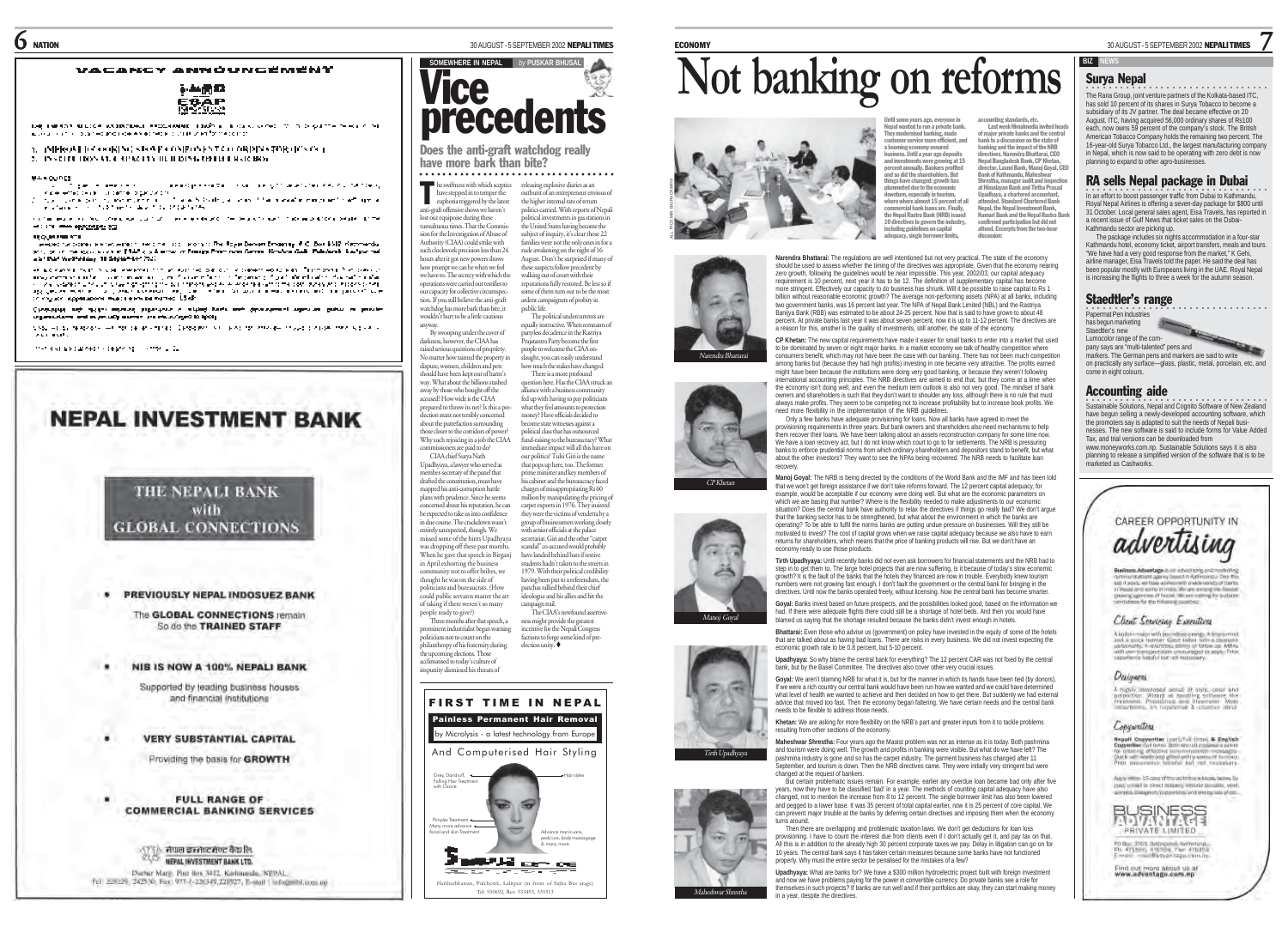RAMYATA LIMBU

'tis the season

Manang waits for trekkers.



#### eat black solar panel ○○○○○○○○○○○○○○○

gleam on sunny, windswept rooftops this desolate country. Even as the government recently announced plans to electrify hundreds of Nepali villages using solar power, Phu gaon in Nepal's remote northwest is already a step ahead. "We first thought of having a hydropower project, but it N

turned out that electrifying the 33 households here through solar power would be cheaper," says Tashi Namgyal, chairman of Phu VDC. The gleam of solar-power lights at night is the only indication

of human habitation in this otherwise rugged and lonely terrain. After hours of trekking in the shadow of craggy cliffs interspersed with lush green juniper and pine forests, and guiding sturdy mountain ponies along narrow ridges, praying that they won't get spooked and kick us into the river rushing





0sm desired butter.





usly appointed to the post by the villagers who offered him hadas and a bottle of local liquor. In this part of Manang, it would be an offence to refuse such a





miss the village perched atop a cliff, camouflaged by the rocky, barren surroundings. The original village, a *in Nar, a family camps out on across the Phu River, the old panels on the rooftops of Phu.*

walled city whose gates were kept closed against marauding invaders in the past, is falling to ruins. The few inhabitable homes remaining there are taken up by workmen from Rasuwa and Dhading who **Thorung I** earn Rs 300 a day to build bridges, stupas, and homes just outside the old walls—tasks the locals don't have the time to do, occupied with keeping home and hearth together. The average Phu family owns about

four or five dozen livestock, the products of which they barter for oil and flour with Mananges living wer down in Nyeshang Valley, a two-day walk away. "People here are neither rich

or poor," explains the Tibetan en pool, explains the 1800<br>Impoche at Tashi Lakang monastery. This monastery, the last of 108 monasteries said to be built a renowned lama, is the reason that this remote outpost, a two-day walk from the Tibetan border, gets any visitors at all, in the form of out Buddhists. Phu has 150 inhabitants, those who stayed back fter the exodus of many from this illage to the lower Nyeshang alley, to take up houses aba oned by Mananges who have migrated to Kathmandu. But as we lead our horses trough the narrow, winding dirt decision," says Namgyal, who would rather be up in the pastures or carrying out household chores rather than being a local representative. "It's a lot of work and time. You have to commute between the district headquarters, be away from home. And there's not much to gain." announcement to open up Phu and neighbouring Nar to tourists appears to have not evoked too fellow villagers. In terms of

ath leading up to the village, there little sign of life. Most Phu sidents are up in the mountain<br>astures where they've taken their rge herds of yak and sheep to ge. They spend days in tents and rudimentary stone sheds on these ast, open, windswept greens,<br>hurning butter in huge bags made om yak hide, shaking the bag back and forth up to 2,000 times for the Fortunately, Tashi Namgyal is distance, both Nar and Phu are an extremely long day's walk from Chame, Manang's district head-quarters. But in terms of development and access, they are very, very remote. Apart from the odd researcher or a few climbing expeditions permitted to climb Himlung, Ranachuli and Gachikang, few foreigners have visited this former restricted area, and tourism infrastructure

is non-existent. The Annapurna Conservation Area Project (ACAP), which recently extended its network to include Nar and Phu, is preparing a suitable sustainable tourism development plan at the request of the government. They're looking at the possibility of developing restricted tourism similar to that in Upper Mustang. But there's oncern that locals won't benefit from organised groups who porter

Even the government's

nity. "Another possibility is developing village tourism, like in Sirubari," says Narendra Lama, who runs ACAP in Manang. "There's still a long way to go," Lama says. "A lot of homework needs to be done, tourism infrastructure put in <sup>p</sup>lace, marketing carried out." A roup of villagers from Nar and Phu will visit Annapurna Base Camp and Sirubari this autumn to see how tourism operates in these areas. 21 year-old Kursang Wangchu

much enthusiasm in Tashi and his who runs the only lodge in Phu along with her cousin Tashi

andu, would love to be part of that visit. She's says self-deprecat ingly: "Our bhatti is so small. We don't even call it a hotel." Today, the one-room enterprise, complet with cooking hearth, two makeshift beds and roughly-hewn tables, serves both as a local bhatti and a lodge for the few weary travellers who find their way here. In winter

Kursang and the villagers of Phu<br>descend to graze their livestock in Kyang (3,840 m), a crumbling settlement of old ruins set amidst sun-warmed meadows, once home to Khampa warriors on the run. About an hour's walk away, in

the remains of a similar settlement called Chokho (3,753 m)—in summer a lush green valley abound ing with wild garlic—the Narte, or people of Nar, descend from their

in their supplies and spend little in the area, and tourism dollars don't find their way back to the commuvillage at 4,100 m just below the treacherous Kangla Pass (5200m) to graze their livestock. A gushing river serves as a boundary between the two villages that are bound by geography, culture, and marriage.





Legend has it that a hunter from Nyeshang Valley shot a nawar or depend on livestock for their livelihood.

blue sheep, in the horn. He followed the nawar up into the mountains, where he came upon a field. The hunter sowed some wheat, promising himself that if it turned a ripe harvest, he would stay. Today, Nar Valley has a population  $of some 400$  people who n All of this might change, and faster than we could imagine, if the instability along other trekking routes remains, and this other valley of Upper Manang becomes a magnet for people looking for nething a little different, something remarkably untouched.





n his rocky abode high above flowering pink buckwheat fields and the swirling grey waters of the Marsyangdi river, Lama Tashi, 86, contemplates on the *philings*, or foreigners, in his life. Ever since the oldest resident of Mananggaun and

I

his 85-year-old wife decided to lead a quiet, contemplative life under a craggy cliff more than two decades ago, the two rarely venture down the steep slopes leading into this picturesque highland village. But the elderly couple do not discourage the

constant stream of visitors, namely tourists, who hike up to greet the lama with the customary *khada* or ceremo nial scarf and often a donation of Rs 100– an exercise in acclimatisation and seeking blessings to cross the Thorong La. "Tourism hasn't replaced the pastoral economy, but it has definitely benefited us," nods the bearded lama seated in a cold, cramped prayer room, surrounded by hundreds of passport photos of tourists who have visited him glued to the wall.

But this monsoon has been quieter than usual. Following the state of national emergency, there is no sign of the student volunteer groups who used to visit in the off-season. Of the odd tourists trekking into the village, few hike up the hill. Most make the customary acclimatisation one-day stop in Manang village before moving onto the challenges of Thorong La on the way to Mustang. "We're keeping our fingers crossed for this autumn

season," says Binod Gurung who, with his wife Gita, has been stocking up supplies and cleaning house for the coming season. Two years ago, the couple gave up their curio business in Thamel to invest nearly Rs 10 million in the Yeti Hotel.

Like a number of their counterparts, they've been pushed by the global recession, and stricter immigration laws in places like Malaysia, Hong Kong and Singapore, to look at opportunities at home. "It makes sense to invest here, things don't look too good in Kathmandu or abroad," says Topke Gurung, 27.

with his partner Gyanien, 28, has been running the Buddha's Kitchen, the popular local restaurant where villagers gossip over cups of black tea and local liquor, samosas and jilebis. The two also run a tiny video hall where villagers can watch *Devadas* and *Om Jai Jagadish* on VCD and during the season, tourists watch *Harry Potter* or *Into Thin Air*.

Relatively untouched by the Maoist movement and a major stop on the popular Annapurna circuit, local tourism entrepreneurs are getting together between



Chame, Manang district's headquarters, and Thorong Peak, to market Manang's mystique. Weekly chartered flights take locals and tourists directly into Hunde airfield (3,200 m) built by labour contributed by locals nearly two decades ago. Otherwise, it's a five-day trip from Kathmandu.

Royal Nepal Airlines is also planning to fly Twin Otters twice a week from Kathmandu and Pokhara. "The more flights there are the better, we'd like more tourists who can afford to fly in, spend a week in and around Manang and then fly out, like they do in the Khumbu region," says Tripple P Gurung, president of ang Youth So



Gurung and his fellow villagers are doing the<br>groundwark to celebrate Destination Manana 2004. An groundwork to celebrate Destination Manang 2004. An annual calendar of events that reflect and help revive local cultural traditions, and enhance economic opportunities and help reduce the trend of people migrating to Kathmandu is being chalked out. Communication facilities are being improved, for a start. A high school graduate, Gom Tsering Gurung, is getting the hang of running the first Internet café in Manang opened this August. With just one VSAT phone operating for six villages, some an entire day's walk away, it's not only trekkers who drop a line home at Rs 30 a minute; locals are getting online, too. "I chatted to my daughter in New Zealand," says

Michung Gurung, former VDC chairman and lodge owner.





**lbPuf]**

9 A L L

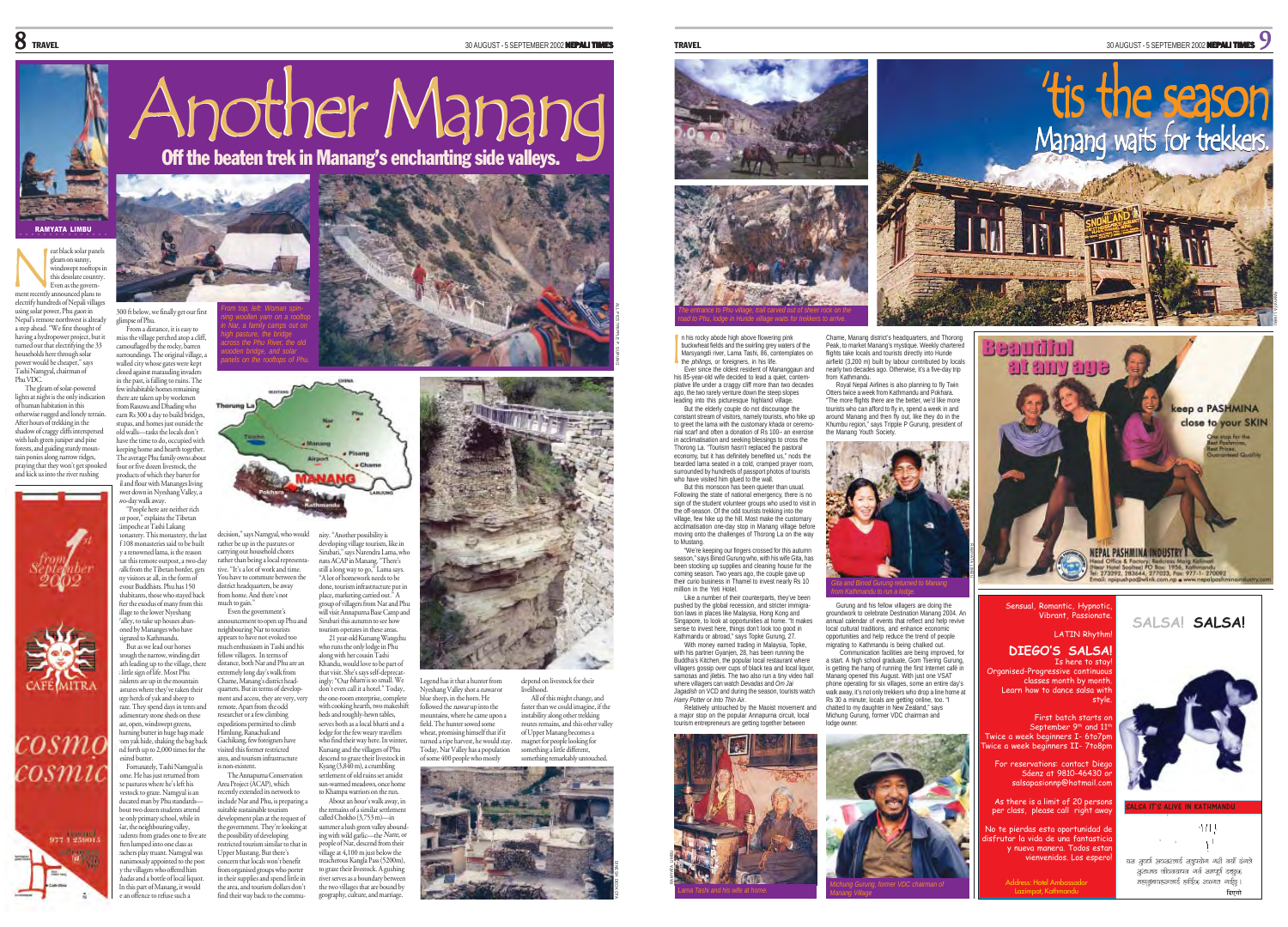## WHO or WTO?

○○○○○○○○○○○○○○○○○○○○○○○○○○○○○○○○ GENEVA - The principle that public health concerns should take priority over trade interests was publicly accepted Thursday by the international organisations entrusted with regulating these two areas, which are often the source of discord. The WHO and the WTO recognise the right of each country to adopt measures restricting imports or exports when they are considered necessary to protect the health and lives of people or to preserve national animal and plant life. "WTO jurisprudence has clearly established that its members have the undisputed right to determine the level of health protection they deem appropriate," says Miguel Rodríguez Mendoza, one of the trade institution's four deputy director-generals. The tensions between the right to health services and the existing multilateral trade rules have troubled the WTO since it was created in 1995, and have been a stumbling block in its relations with civil society. Since then, NGOs specialising in health and development, like Doctors without Borders, Oxfam International and the Third World Network, have waged a campaign to ensure that trade in medicines is subject to universal rights and values, and not to the rules of the market. *(IPS)*

## Only two kids, or else

**NEW DELHI - Several Indian states have been silently** enforcing a two-children norm that may worsen the country's already skewed sex ratio and ruin the chances of women taking part in local governance, experts here warn. India's National Population Policy (NPP), released in 2000, aims to have the country—now with a population of more than one billion—achieve a stable population by 2045. India is expected to have 1.63 billion people by 2050. The policy does not state that couples should not have more than two children, but contains measures that encourage small families. An example is the family welfare-linked social insurance scheme for couples below the poverty line, available for those with two or less children. There is also a reward for couples who marry after the legal age of 21, and accept sterilisation after the second child.

But several Indian states have gone further with their individual population policies. Six states debar couples with more than two children from contesting elections for local village administrative bodies called panchayats. These include the southern Andhra Pradesh state, the northern states of Himachal Pradesh, Haryana and Rajasthan, eastern Orissa and central Madhya Pradesh. Ten years ago, India reserved a third of all elected seats in panchayats and other local bodies for women—but many potential women leaders may not qualify simply because they have more than two children. *(IPS)*



**We are looking for a part time Finance Director.**

**Please send C.V. and letter of application to:**

**The Principal Kathmandu International Study Centre PO Box 126, Kathmandu Buddha Nagar, Naya Baneshwor Email: admin@kisc.edu.np**

 $10$  world  $30$  AUGUST - 5 SEPTEMBER 2002 NEPALI TIMES

## **OPINION** *by* **WALDEN BELLO** The greenhouse gas emissions  $\blacksquare$ for one American is the same as that for 269 Nepalis. **Johannesburg junction**

Capitalism has many "laws of motion", but one of the most destructive as far as the environ concerned is Say's law, which is that supply creates its own demand. Capitalism is a demand-creating machine that transforms living nature into dead commodities, natural wealth into dead capital. Capitalism has expanded unevenly, being overdeveloped in its heartland in the North and underdeveloped in the periphery. Its nmental impact has been likewise differentially distributed. Nothing captures this better than the difference in per capita greenhouse gas emissions: one American emits as ment as 17 Maldiveans, 19 Indians, uncontrolled toxification and the transfer of Japan's pollutionthat region in the late 1960s. have joined Japanese capital in making cheap-labour, pollutionfriendly China both the workshop and the wastebasket of the world. What is happening to China and East Asia today is, however, only the latest phase of capitalist <sup>g</sup>lobalisation's 150-year-old process of displacing the environmental costs of global capitalist production and consumption from the centre to the subordinate parts of the world economy. Ten years ago George Bush Sr

30 Pakistanis, 49 Sri Lankans, 107 Bangladeshis, 134 Bhutanese and 269 Nepalis. The global impact of the superdeveloped capitalist North may e greater than the comparative statistics reveal. For in response to the rise of the environm movement, the North has displaced ecological disequilibrium to the South. Perhaps paradigmatic in this regard is the way Japanese capital has lived up to environmental standards by accelerating its consumption of nature and waste to East and Southeast Asia. Japanese consump tion, for instance, was responsible for up to 70 percent of timber logged—most illegally—in the Philippines from the 50s to the 90s. torpedoed the Rio Summit by saying "America' lifestyle is not up for negotiation". The Europeans and the Japanese feigned horror, but the next ten years showed that consumption was king for them too, and that everescalating consumption was the common recipe for keeping the global capitalist economy going. The G-7 has essentially served as a forum to negotiate which capitalist centre would serve at which period as the consumption-engine of the global economy. The Johannesburg Summit was killed a year before it was held by George W Bush's decision to withdraw the world's prime capitalist power from being party to the Kyoto Climate Change Protocol. This is capitalism stripped of its liberal face. Japanese and European

intensive manufacturing facilities to Today European and US capital are most upset by the American acknowledgement of the basic dynamic of the system of production they all share: that its conti expansion must be achieved via an accelerated consumption and toxification of nature. Johannesburg was a mixture of

corporate greenwashing, American bullying, European holier-thanthou posturing, third world leaders begging for aid in return for more<br>processors liberalisation, and the pro-corporate liberalisation, and the WTO hijacking the environment in the service of free trade. This failure comes at a time when

Latin America is exploding in rebellion against neo-liberal economics and lack of accountability and systemic corporate criminality has eroded the credibility of corporate capitalism in the US, with 72 percent of Americans feeling that corporations have too much power over their lives.

It comes at a time when, owing to the crisis of overproduction or overcapacity, global capitalism's ability to consume its way out of crisis is stymied. The US, Europe, Japan and East Asia—the engines of consump-tion-driven growth—now face the uotraaven giowar-now taee uie<br>spectre of a synchronised downspi What analysts from Marx to Schumpeter have discerned as the self-destructive dynamics of the capitalist world is slowly developing. (Red Pepper)

elites pretend to be upset, but they *(Walden Bello is executive director of Focus on the Global South.)*

同后



мирачар presence just in the south." the action and say this could help end Asia's longest-running insurgency. Talks between communist leaders and government negotiators have been<br>ment negotiators have been stalled after the killing of two legislator by communist hit squads last year. Jose Maria Sison, the founder of the movement, now in exile, has ruled out peace talks with Arroyo. In recent years, the Muslim-based insurgencies have had a higher profile as communist guerrilla activity had eased from the peak in the eighties. But politicians and analysts here say that it won't be easy to wipe out the CPP-NPA, despite Manila's use of the US 'war against terrorism'. Many are questioning the legality and applicability<br>of the remain label "The CPD NDA victories like in Afghanistan or with of the terrorist label. "The CPP-NPA the Abu Sayyaf, the other, includes

military consider the CPP-NPA the "number one threat to national security". After declaring the insurgency ecutary<br>lead in the 1990s, when guerrilla activity had weakened considerably, military leaders grudgingly acknowl-edge that it has bounced back with a vengeance. From a low of 2,000 armed guerrillas in the mid-1990s, it has grown to 12,000, says the NSC. It was present in 445 villages in 1995. but this grew to 1,671 in 2000. This steady growth has been fuelled by rural poverty and landlessness, and the "rectification" campaign initiated by party leaders, to correct abuses such as forced revolutionary taxes on peasants. Ronald Llamas of the party list Akbayan, says: "The US needs two enemies to sustain its arms build-

solution for Kashmir.  $\bullet$  Project Syndicate

*teaches physics at Quaid-e-Azam University, Islamabad.)*

○○○○○○○○○○○○○○○○○○○○○○○○○○○○ ○○○○○

*by* MARITES SISON

Iraq, Iran, and North Korea. The CPP falls under this category,

 "Declaring the CPP-NPA terrorist is one thing, attacking it like one is another," says Biazon. The US cannot replicate its recently concluded sixmonth training exercise in Basilan, southern Philippines, to help eliminat the Abu Sayyaf, a Muslim extremist group Washington links to al-Qaeda. "The magnitude could have unforeseen results," Biazon, explains, referring to the nationwide presence of the CPP-NPA. "Besides, the United States already had a hard time justifying its Despite the high-profile military action against the Abu Sayyaf, the National Security Council (NSC) and up—one, to achieve quick, small he says. Helping the government fight the communist insurgency also provides the US enough aso provides the CO enough pines, Llamas adds. "They need the Philippines as a forward base, as a second front in the war against terrorism." The United States has been pushing for a Mutual Logistics Support reement with the Philippine which would allow the construction of supply depots and other more permanent structures. Arroyo needs to demolish th underground CPP-NPA and militant groups like Bayan Muna (Nation First), which the military tags as a communist front, because she sees this group as hurting her chances for the 2004 presidential elections, says Llamas. He says Arroyo sees political gain in going after the communists, citing the growing popularity of some anticommunist groups. "She sees anti-communists and pro-American groups as a social base for 2004," he says. Llamas, whose group Arroyo first labelled as the communists" and later "only Leftist", says these are angerous times not just for the CPP-NPA but for progressive groups that are seeing the political space provided by the Philippines' democracy since 1986, shrink. Adds Llamas: "Arroyo is trying to isolate the NPA, but she's also warning others that if they become a nuisance, they

**COMMENTAL COMMENTAL BY** PERVEZ HOODBHOY

could be next."  $\bullet$  (IPS)

 $\frac{1}{30}$  AUGUST - 5 SEPTEMBER 2002 NEPALI TIMES  $\frac{1}{1}$ 

## Thailand, Burma, friends again

○○○○○○○○○○○○ ○○○○○○○○○○○○○○○○○○○○○ BANGKOK - The Thai and Burmese governments were at each other's throats just a few months ago, but these days Thai officials are busy rounding up and deporting anti-Rangoon dissidents working out of this country. But Thailand and Burma aren't quite friends again though Prime Minister Thaksin Shinawatra is pursuing what critics call a blatant "appeasement" policy with Rangoon. His government's goal appears to be to patch up ties with neighbouring Burma, which have been tense since border clashes led to the closure of the border on 22 May. The clashes occurred as Burma accused Thailand of shelling its territory to help ethnic Shan rebels.

In pursuit of this goal—which the government considers a pragmatic one—rights activists and critics say that Thailand is breaching human rights standards and putting at risk its tradition of being a humanitarian haven for those fleeing repression and danger. The Thai authorities Tuesday rounded up 31 Burmese nationals in Kanchanaburi province, across Burma's Mon state, saying they were illegal entrants. Some belonged to the National League of Democracy of Burmese opposition leader Aung San Suu Kyi and other dissidents groups and some reportedly had UNHCR-issued identification cards as refugees. Two days later, immigration officials forcibly repatriated the group to Burma, although activists say some had already found their way back to Thai territory. Senator Kraisak Choonha chairman of the Senate foreign relations committee, says that by forcibly sending dissidents back to Rangoon "Thailand would be perpetuating and aiding the violation of human rights." *(IPS)*

## Will China get its Young Turks?

○○○○○○○○○○○○ ○○○○○○○○○○○○○○○○○○○○○ BEIJING – China's Communist Party has announced a November date for its long-awaited 16<sup>th</sup> Congress, but details of the critical leadership succession expected to take place at that meeting remain shrouded in secrecy. The Communist Party's all-powerful Politburo has forwarded a proposal of 8 November as the start date for the Congress, which takes place once every five years. The decision to schedule the Congress nearly two months later than originally expected fuels speculation that the party's inner circles are gripped in an intense power struggle and that key decisions have been left for the last days before the meeting. In a similar move, the decision for the retirement of the former National People's Congress chairman Qiao Shi—a rival of President Jiang Zemin—at the 15th Party Congress in 1997 was not taken until just days before the meeting.

At that same congress, Jiang pledged to retire at the 16<sup>th P</sup>arty Congress to be held this fall as part of a major leadership shift. Jiang, 76, is expected to step down as general secretary of the Chinese Communist Party, making room for a new, younger generation of leaders led by incumbent Vice President Hu Jintao. Party observers believe a decision about Hu Jintao's accession was made years ago by then-paramount leader Deng Xiaoping. Five of China's top seven Politburo leaders, and half the country's ministers and provincial leaders, are to be replaced at the Congress, hailed by China watchers as the first orderly transfer of power in China's modern history. The new line-up seemed fixed early this year, but rumours are that Jiang is now manoeuvring to retain his grip on power for five more years, by keeping either his post as Communist party chief or that of the Central Military Commission chairman, or maybe even both.

Analysts also believe that this year's meeting was delayed to allow Jiang to visit the United States and Mexico in October, while he still holds his top jobs of party chief, state president and commander in-chief. *(IPS)*





Japan's consumption of commodities produced far away drove the

vote of confidence from investors and political leaders. As in any vibrant democracy, differences in views exist. Not all Americans an enthused about President Bush's rapid conversion of trillion dollar surpluses into deficits, nor does a majority embrace his proposals to privatise America's social security system, which has done so much to eliminate poverty among

America's elderly. Within Brazil, however, on key issues a broad political consensus exists, and this includes all the major contenders in Brazil's forthcoming presidential election in October. There is a consensus on sound fiscal and monetary policies: no one wants to return to the hyperinflation of earlier decades. Brazil's monetary policy has been

en years after the Rio de Janeiro Conference on en years after the Rio de<br>Janeiro Conference on<br>Environment and Development, the global environmental ation is unarguably worse. Th main culprit: an unchecked capitalist mode of production that .<br>uceasingly transforms nature's bounty into commodities and incessantly creates new demands

managed extraordinarily well by Arminio Fraga (my former student), but behind him is a strong institution, with the analytic capacities of a first world Central Bank. The initiative that Brazil's Central Bank made to increase transparency and openness are a model for central banks throughout the world—in the developed world as well as the less developed. There may be disagreements about finetuning the economy, but such are routine in any democracy. There is also a broad consensus that while markets are at the centre of a

successful economy, there is an important role for government. Brazil's govern-ment, for instance, pushed one of the most successful telecom privatisations, but also pushed for stronger competition and regulatory policies. Unlike America, when the country faced an electricity crisis, it didn't blithely sit by, saying let market forces (which in the US, meant market manipulation by Enron and others) "handle" the matter; rather, the government came in with strong action.<br>Bevil is a country of extenoring pump and physical resources. It may be Brazil is a country of extraordinary human and physical resources. It may be called an emerging market, but it has first rate financial, educational and research institutions. Discussions about economics in Sao Paulo are as sophisticated as in New York. University seminars in Rio are as lively as those in Cambridge, Massachusetts or Cambridge, UK It produces one of the finest airplanes in the world—so good that competitors in the more advanced industrial countries have<br>tried to impose trade barriers

tried to impose trade barriers. But for all of its strengths, Brazil has one critical weakness: a high level of inequality. It is a weakness that (unlike in America) also carries a broad consensus: most agree that it needs to be addressed, and that government has the obligation to do so. The current government has made extraordinary strides in education. Ten yeas ago, 20 percent of Brazil's school age children were not attending school; now that number is down to 3 percent. Similarly, landless peasants are both an economic and a social problem, and the current administr tion has taken on vested interests to push forward on an exciting market-based land reform, one that has received support from the World Bank. With the AIDS

The role of the government is understood well here, and there is a broad political consensus on issues that matter.



epidemic, Brazil faces challenges to its health system, and while one may agree o disagree with the particular approaches taken by the Brazilian government,<br>werenne recognises this is a major responsibility of government. Whoever wins ne recognises this is a major responsibility of governm

the election almost certainly will continue efforts in these areas. Brazil's debt to GDP ratio is moderate—better than in the US when Bill Clinton became president, far better than that of Japan and several European countries. Unlike its neighbour to the south (prior to Argentina's crisis), Brazil has a flexible exchange rate system: its currency is not overvalued—if anything, it is undervalued. With strong exports, it should have no problem meeting its debt obligations, so long as interest rates do not soar to levels that turn a problem into a self-fulfilling prophecy.

Brazil has carved out a path that is not based on ideology or over-simplistic economics. By successfully charting its own course, Brazil has created a broad domestic consensus behind a balanced, democratic, market economy. (Project Syndicate)

*(Joseph Stiglitz is winner of the 2001 Nobel Prize in Economics, and the author of* **Globalization and its Discontents***.)*

proclaiming a reform agenda. Each time the US and its allies nodded in proclaiming a reform agenda. Each time the US and its allies nodded in a pushed internal reform on their societies. Musharraf's attempts at reform have resulted from international pressure. Feeble at best, they have invariably avoided the structural changes Pakistan needs if it is to break out of its worsening crisis. Musharen doesn't threaten the enormous powers and privileges of the only

institution that can seriously threaten him—Pakistan's military. All countries have armies, but in Pakistan the army has a country. Defence expenditures are one-third to half the national budget. Senior military officers have been transformed into powerful landlords and retired officers head many, if not most, public corporations. This garrison economy is unsustainable, as Pakistan's poor multiply and the economy falters.

Haq injected a messianic zeal to redefine Pakistan as an Islamic state governed by Sharia (Islamic Law). "Islam, Pakistan, Jihad" became emblazoned on b Pakistani army recruitment centres, beards proliferated, promotions went with <sup>p</sup>iety, and few could miss Friday prayers. It wanted to be an army for the greater glory of Islam. The global jihad industry, financed by the US and Saudi Arabia, welcomed it.

Trade Center. When faced with a US bent upon bloody vengeance, an acute institutional sense of survival sent the military establishment scurrying to join the US-led coalition and take up arms against its former creation, the Taleban and their

Amir-ul-Momineen (leader of the pious). The internal contradictions of Pakistan's volte face are being exposed as the army's bloody encounters with al-Qaeda become more frequent, cas

and hostile tribal reaction to joint US/Pakistani search-and-destroy operations on the western border increases. Officers and soldiers are asking what the purpose of the current campaign is. To die in Kashmir qualifies a soldier or officer as a "shaheed" (martyr). But is fighting America's war a jihad; are soldiers slain by al-Qaeda or other former allies also martyrs? Since official certification of martyrdom is tied to land grants and compensation to families, this question carries real material significance.

eneral Musharraf is the third Pakistani general in fifty years to seize power **Musharraf and the Jihad Industry**

MANILA – Since the sixties it has survived the collapse of communist in the late eighties, the worst split in its ranks in 1992, and the insurgency operations of five Philippine governments, including that of dictator Ferdinand Marcos. The question now is: how will the 33-year-old Communist Party of the Philippines (CPP) and its military arm, the New People's Army (NPA), deal with being classified a terrorist group by the United States? US Secretary of State Colin Powell recently added the CPP-NPA to his list of "foreign terrorist organisations" after an "exhaustive review of the group's violent activities". Arroyo and her advisers welcome

South<br>China

More Islamic Uberation From fighting for Muslim **INFO IN BANGSTON** 30,000 highbars.

**MINDOR** 

All countries have armies, but in Pakistan the army has a country.



important changes since independence. The army's British colonial traditions were slowly Americanised during the Cold War. With his 1977 coup, General Zia ul

Today, the army's jihad philosophy lies buried under the rubble of the World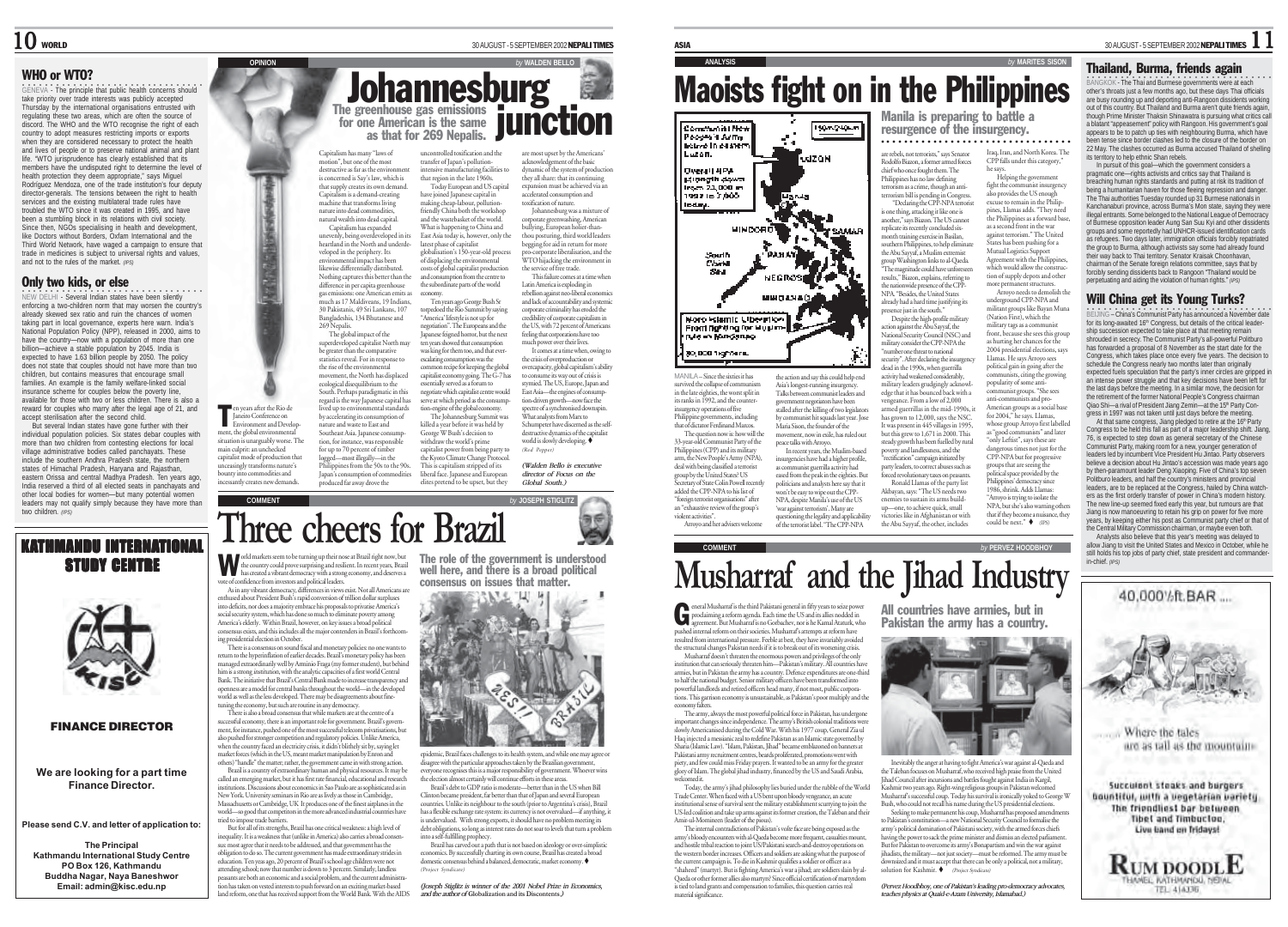The UML team that was in India is still keeping its "secret meeting" with the Maoists a secret. When Jana Bhawana asked team member Jhalanath Khanal about the meeting, he said that mpletely imaginary. Despite Khanal's denial, our sources maintain that the meeting did take place. Sources say that the UML put forward the possibility of holding a plebiscite on the constitutional monarchy, even as it worked on 'softening' the Congress vernment. In return, the Maois leadership would direct its party workers to leave the UML cadres alone and even assist them during the upcoming elections. Mind your language ○○○○○○○○○○○○○○○○ Gunaraj Luitel in Kantipur, 27 August We have constantly been using words like "martyr" and "sacrifice" while reporting on the conflict. The Maoists declare their dead martyrs and the security forces describe deaths in the ranks by calling them birgati (martyrdom). These words glorify death beyond the physical end of being and give continuity to a cycle of violence by suggesting revenge. This cycle of violence needs to be broken. Sacrifice, like martyrdom, also carries with it a political meaning, in addition to religious connotations. Because words like sacrifice and martyrdom encourage more violence, we are better off not using them. We have also misused words like "encounter" and "clashes". It is necessary to specify what kind of encounter took place, or whether it was a clash—and for a "clash", both sides need to have exchanged fire. Likewise, terms like "gory" death don't tell us why the death was gruesome, but only

#### Maoist dissident speaks out ○○○○○○○○○○○○○○○○ Jana Bhawana, 26 August 'Secret' meeting



Excerpts from an interview with Mukti Pradhan, dissident central committee member, Maoist "people's government". *Budhabar*, 21 August

#### *How would you describe your departure from the Maoist ìpeopleís governmentîóas a dissident, an escapee, or as someone who surrenders to the government?*

My [press] release makes clear my stand on this issue, on my connection with the revolutionary people's council. I would say that in the time I was underground, Lacted independently most of the time. People might speculate, but I have clearly stated in my release that I dissent from the

party line. I have darified that I disagree with the policies of the Jana.<br>Parishad (the "people's council"). Disagreeing with policies is rebelling. I was<br>a professional again. I would also like a professional again. I wo to continue being concerned and vigilant about human rights violations at the national and international levels.

#### *How do you think we should move ahead, past the political mess we are in now?*

I would say that we should find a peaceful solution; that is possible within the framework of the present constitution. We got this constitution through the 1990 People's Movement. Progress is impossible unless we protect it.

#### *People find it hard to believe that you just decided to come aboveground. You say you disagreed with the*

*policies of the ìpeopleís councilî. Which ones exactly did you have the most reservations about?* First of all, I was not allowed to function there. I was consulted and then declared a member of the Jana Parishad, so I cannot point out where I had the most reservations. Since I was interested from the start, I did not even learn why the Jana Parishad was established and with what aims. As far as your query about why I rebelled<br>principles and politics will always be debated. Our first priority should be establishing peace, different part might have disagreements, but we need to find a point from where we can sit across the table and start talking to find some place where we can agree.

#### *You must have learnt a lot from your experience of being underground?*

Obviously my life took a different turn when I went underground—that is bound to happen when you try to change the whole course of your life.s I learnt about life and living. I learnt about the differences between principles and practicing them for real, now I want to apply that in my real life.

#### *Did you find that the Maoists are true to their colours?*

I would rather not comment on that because I did not work with them. All I would like to emphasise is that the present impasse can only be broken through talks and compromises for the sake of the life of the people and the future of this country

*So you now fully realise that a politics of violence does not yield results?* As a human rights activist, I never supported violence, not even when I was underground. My principle is that one should never take up arms or turn to violence.

#### *Would you like to continue with politics, now that you are aboveground?*

I will work for human rights and peace. I firmly believe that a peaceful solution to the present problem can be found within the present constitution. I will function independently, but in line with progressive thought. As a progressive intellectual, I will try my best to serve this country.

#### *Do you feel threatened, being a dissident from the Maoist party?*

Everyone should be able to think and analyse with responsibility and sensitivity. I have appealed to everyone for the protection of my life. I never intended to harm others, I have just attempted to make myself clear everyone has a right to have opinions. No one should feel too intimidated to have a difference of opinion.

#### *Have you appealed to the national and international communities for your protection?*

I came aboveground in the presence of the president of the National Human Rights Commission and other human rights activists. Being a human rights activist myself, I have faith that the human rights community of this country will be concerned about my safety. I also have faith that the political parties will be keen to help restore my life to normal.

#### **QUOTE OF THE WEEK**

"It's difficult to hide a great deal of money. They say that a minister once burnt a lot of cash in India. Another hid money under mattresses and blankets. This was probably because they were scared that the commission to investigate property would check their bank accounts, or that relatives would use the money they'd given them for safekeeping."

—Radharaman Upadhyaya, former chief of the Commission for the Investigation of Abuse of Authority in Jana Bhawana, 26 August



Not a hospital. I think he needs a check-up at the commission!

Gorkhapatra, 26 August



we want to take the country on the path of peace, it is time we paid attention to r choice of words in reporting the conflict. More importantly, has the conflict dug out words that normalise violence, and made their use a part of our daily lives?

Nepal, general secretary of the

week. According to the grapevine,

an Indian leader.

**COMPANY** 

talks between the government and the Maoists, as it stands to lose the most.

.<br>We also understand that Madhav Nepal said at the same meeting that he could control the army if the Maoists helped them get ajority in the elections. The

UML-Maoist alliance Maoists have constantly been asking ○○○○○○○○○○ ○○○○○○ Tarun, 26 August for support to elect a constituent 市场加 assembly. Madhav Nepal has given We have learnt that Madhav Kumar his word to support a plebiscite for either a constituent assembly or for constitutional amendments. Since Communist Party of Nepal (United Marxist-Leninist) met with Maoist the army began operations in Dang leader Baburam Bhattarai in Delhi last from 25 August, the Maoists have been displaced from the area. As the Madhav Kumar Nepal left Jhalanath army continues to run operations to Khanal and Bharat Mohan Adhikari in displace the Maoists before the Kolkatta while rushing off to Delhi for upcoming elections, the rebels are a meeting with Bhattarai arranged by divided over whether or not to hold talks. Baburam Bhattarai and Nepal is supposed to have told

Bhattarai that the UML would pressure the government to hold talks with the Maoists if the latter announced a unilateral cease-fire on 31 August or 1 September. In return, the Maoists would back the UML during the upcoming elections. A UML source told Tarun that Bhattarai assured the UML of his help in finishing off the Congress if the UML acted as a protective shield. Despite appearances, the UML appears to be internally opposed to the idea of Prachanda appear to be in favour of talks, but Ram Bahadur Thapa [Badal] and Barsharam Pun are<br>instigating party cados against instigating party cadres against supporting talks. Those in favour of talks have been accused of surrender ing. Today, the Maoists are on the defensive. The ammunition they've taken from the security forces is depleted and most of their weapons don't work. The army has seized six months of food supplies in Maoist strongholds like Rolpa and Rukum and blocked supply channels.

**Incorporate** 

# The scale of corruption

Excerpts of an interview with Devendra Raj Pandey, president of Transparency



The political parties and society have both encouraged corruption. There needs to be a change of attitude. Laws have been promulgated, but not<br>molemented, and people in recogniship positions are reluctant, disrespectful implemented, and people in responsible positions are reluctant, disrespectfu<br>even, towards their duties. Even the general public is unconcerned about respecting laws and regulations to help control corruption.

# *What do you think of the recent moves of the Commission for the*

**Investigation of the Abuse of Authority?**<br>The recent CIAA operations send out a strong message against corruption and have raised hopes that things can change. And it is a warning to delinquents.

#### *The CIAA actions have allegedly left out the big bosses in corruption. Do you think they will get away?*

This is only a start, no one has yet escaped. This is not a question of big and small, it is a procedure. Besides, the government needs to get moving on controlling corruption and punishing it within ministries and offices, not the CIAA. There is a law that requires that all holders of public positions declare their property. Why are prime ministers and ministers reluctant to respect this legal provision? The CIAA should only be responsible for cases that escape this legal mechanism to check corruption.

Figure 1.1 Section 2.1 Section 2.1 Section 1.1 Section 2.1 Section 1.1 Section 1.1 Section 2.1 Sections with the impact on the national economy, and consider having consultations with the business sector and the CIAA to find an effective way of fighting corruption. If the government does not support the CIAA with prompt actions to activate the constitutional anti-graft functions, this campaign is lost.

## *Do you agree with the allegations that the police force, courts, infrastructure construction, irrigation,*

*electricity authority, civil aviation and administration sectors are the most corrupt areas?* I would say that the commercial sector is the most corrupt. The country probably lost around Rs 20-22 billion for revenue officers to earn the Rs 6 billion confiscated in the CIAA raids. And there is a popular belief that corruption of such magnitude is taking place because of political patronage. So you could say that politics is the most corrupt sector. The CIAA should not limit itself to the revenue sector only. Without a drastic improvement in the political, cultural and competitive environment, raids alone will not achieve much. There should be immediate action to make the upcoming elections transparent—people have the right to know about the candidates' fundraising process. The CIAA raids cannot bring this to the people.

*Can a provision be formulated to prevent people charged with corruption from contesting elections?* Definitely, we have been demanding it. We cannot prevent anybody from standing unless there are proven charges against them, but parties need to be concerned about allegations too.

#### *You were a minister with the interim government and are now president of Transparency International here; do you think the scale of corruption now threatens democracy?*

Corruption was there before democracy too, but it might have increased in the last 12 years. But that it has increased is not because of a fault in the system, but due to the weakness of the parties and leaders. If corruption threatens democracy, we have to commit ourselves to starting another campaign for democracy and a new constitution. But it will be better if we can move forward with what we already have.

CULTURE AND SOCIETY **SEPTEMBER 2002 NEPALI TIMES**  $13$ 

I'll stand you, now, at the threshold of

tremble that I might never return this memento to you. I yearn to return it in whatever condition before my body collapses. Yet what chance is there that Kathmandu will allow me to return to you in good condition? This desert grinds down the youth that you gave me. So I may come to you, mother, but please don't panic to see my harried state. Don't gather tears at your eyes to see the erratic ways of my heartbeat, the life that you so cared for. The beauty of the body isn't all there is. The heart of humanity is never ugly. This city's touch may have stripped my body of beauty, but my heart is as you made it. That's why though I live far from you, I soften with your love, and drop, melting, in each of these letters. My earth, my mother, I'll ask you a question if you'll reply honestly. I've started to see bad dreams these days. They say that it's not good to see trees falling, but I saw that all your trees fell and you were making an offering of tears at their roots. I saw that your upper teeth had fallen out. They say that's also inauspicious. It means I'll see the destruction of

Soonkhaani, what news of your other

warmth, walk from twilight onward draped in the snug blankets found in bottles. Didn't you make them take an oath of affection? I hear that your daughters seeing their own brothers, startle as though they've seen tigers, and come crying to hide in your embrace. Someone who came from there the other day said that once, when you tried to offer counsel, one of your sons came after you with a khukuri, trying to kill you. Unable to even cry out, you rushed away with all your pain locked up inside you. Soonkhaani, don't take refuge in the house of someone who shows you a moment's pity. Don't throw away your life for the lust for ease and riches. Don't get led into in the calm ocean in search of coolness. That would mean destruction for us, who do so much in your name, who see our identity in irs: it would mean the end for us. My world would drown with your disappearance. I might not be able to save you from deep waters, so rather than drown, play holi with two fistfuls of blood. Recognise your ill-intentioned sons who'd snatch



In the essay below, Sudha Tripathi expresses a common sentiment among first-generation migrants to Kathmandu: love and nostalgia for a village home that feels centuries away, along with alienation and a fear of returning. The essay is translated from Tripathi's 1997 collection *Jeevansutra ra Swapnabhas*. anges that you fed m and my mouth waters by itself. I swallow the oranges here in memory of your oranges. Even the water that Kathmandu offers me is unspeakable: your buffaloes wouldn't wade in such waters. I close my eyes and evoke the taste of Tama Koshi as I drink water here. Your memento, this life, erodes as it grinds along Kathmandu's stony centre. I

I'LL COME WITH FLOWERS Soonkhaani, my birthplace, you must think I've stopped loving you. It would be fair for you to think so: I've done nothing for you even at the end of my youth. I hear that you look towards Dolakha again and again, shading your forehead with your hands and lifting your feet. I haven't stopped loving you. To do so

would mean to stop loving myself because my 'I' is you. I stay in the depths of my emotion and drench myself in your affection and well wishes. How else could I survive this desert? I won't tell you to stop looking at my path, but I'll likely have to wait a while yet before coming to curl up at your lap. What else can I, your destitute daughter, offer for your faith? What have I to give? I am rich in feelings. I long to place two cupped palms full of white flowers at your pure feet. Scouring this whole city, though, I haven't found flowers enough that bloom from the immaculate grounds of the heart. I so wish to see you decked with buds at least once in this life. But virulent pests are gnashing the roots of the plants. Tell me, Soonkhaani, when

will my palms be full? A part of me thinks—let me stay away, fidgeting at your memory, but not meeting you, not seeing you. Some kinds of pain are delectable, and dreams too can be tantalising. It's better to love from afar than to hate from nearby: Everything looks good from a distance. When I see roses far away I feel—let us live in their midst, let us die in their midst, even if one were to commit suicide, let it be amid rose those whom I revere. I revere no one more than you. Mother, tell me without looking down on me as a daughter, I ask you under my breath, with difficulty, unable to even speak aloud: are you somehow in danger? I see eagles and vultures swooping down on you in daylight. The terror of wolves grows not just there and here but all over the world. Ah! How cryptic life is! How ill-intentioned! sons and daughters? I hear that your sons, untouched by their birthplace's

bushes. Those who follow the allure of beauty become wild. Intoxicated, they approach these bushes, then come to their senses when pricked. They look such ugly thorns! Beauty is just a trap that roses lay out. I don't know why, these days I'm afraid to come near you, Soonkhani. May your ugliness not break my faith, may I not stumble off the edge of trust in panic. My return to you might be held back by the lame foot of my scepticism.

Yet even away from you, I am near you. I laugh with the fragrance of your soil on my hands. I live with your sighs in my life force. I sprinkle the waters of Tama Koshi through my veins. When from this desert I see Gaurishankar himal, my hands move up to feel you, Soonkhani. I hear the lisping words I spoke as a child echo off

Gaurishankar and return to me now. When I see the peak's white snows, I remember the lumps of butter that I ate sitting on your lap. When I see the rivers lining the peak, I remember the rich curd that spilled over



## **Shepherd College off Media Technology** is introducing a 3 year career oriented Journalism course: **BACHELOR OF MEDIA TECHNOLOGY** Journalism backed by multi-media technology **Seminar On • 16th Bhadra 2059 Time :** 3 p.m. Sunday **Venue :** Shepherd College of Media Technology, Naya Baneshwor **Guest Speaker : Media Export Shree Duganath Sharma • Chance Entrance Test :** 18**th** Bhadra 2059 (9 a.m.) **• Classes Start :** 25**th** Bhadra, 2059 **Eligibility: NO STREAM BAR Intermediate or 10+2 from a recognized Board/University** *Welcome to the world of glamour and fame* **Shepherd College of Media Technology** New Baneshwor, Kathmandu, Tel: 472902 E-mail: info@shepherd.edu.np URL: www.shepherd.edu.np Affiliated to Purbanchal University FIERY CULINARY DELIGHTS ES DOMINGO Por Lo Noche TANGO SALSA MASTER DANCE **INSTRUCTOR**  $\sqrt{1000/R}$ ANDREAS LEHRKE **UNO : Rs. 450'- per person**<br>(Indudes 2 Drinks & Dance) DOS : Rs. 750/- per person<br>(Includes 2 Drinks, Dinner & Dance)  $\n 145$ YAK & YET Web & Well Face For details and reservation Guest Service, Tel: 248999 Exte: 2865 Ir visit our website: www.vakandyati.com.re **Carlsberg SPEPSI**





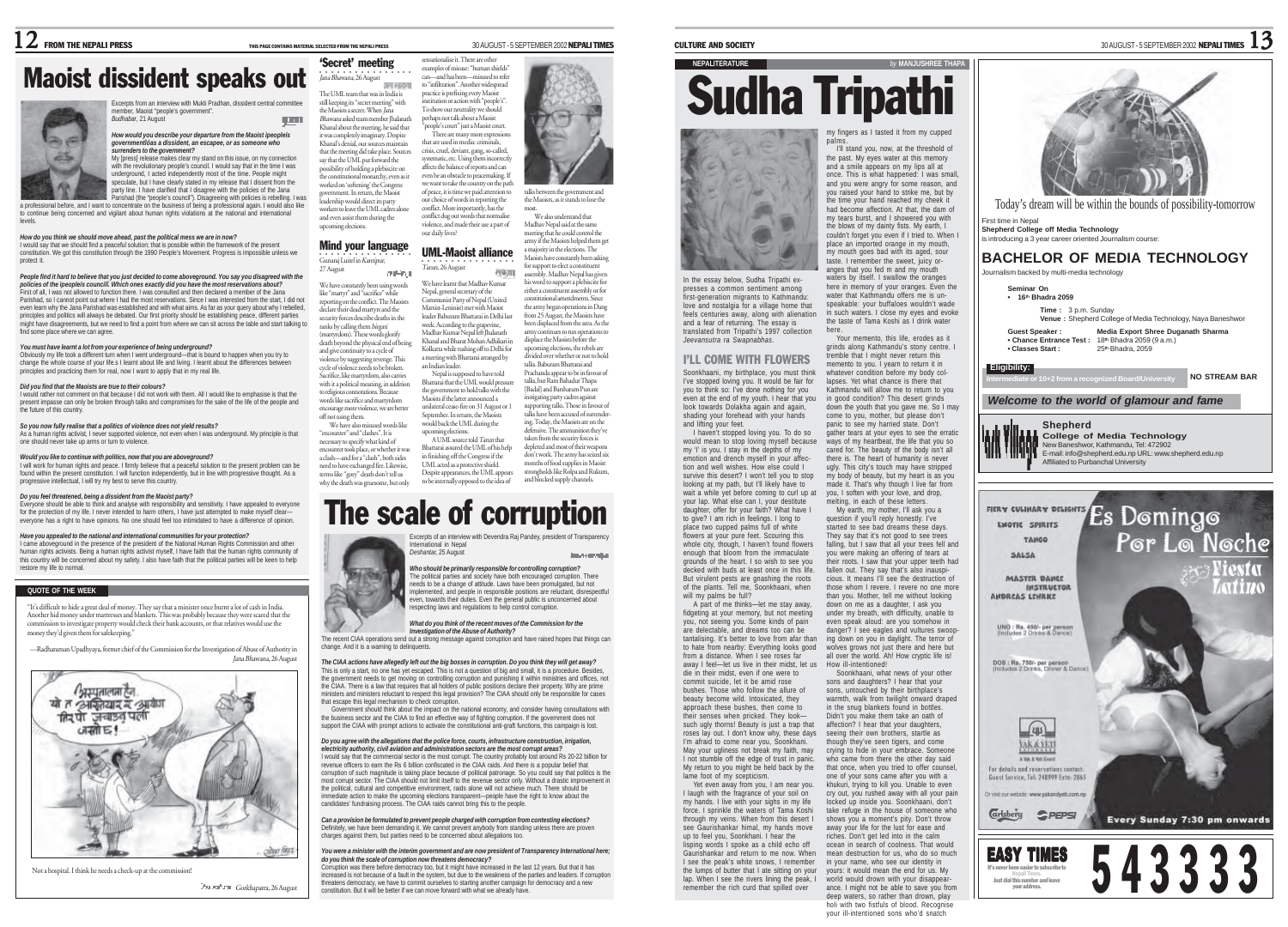#### **ABOUT TOWN**

EXHIBITION **Colorgraph prints** by Ragini Upadhayay-Grela. 17 August-15 September, Siddhartha Art Gallery, 11AM-6PM, except Saturdays. 218048

#### EVENTS

 **Sizzle in the Drizzle** Punchtatva, featuring Abhaya and Raj. Kababs, two-for-one beers, special offers on wines and spirits. 31 August, 7PM, 1905, Kantipath., Rs 250. punchtatva@weisesubba.wlink.com.np. 225272

- **Fiesta Latino** Salsa, tango, food, drink, dance master Andreas Lehrke. Drinks and dance Rs 450, drinks, dance and dinner Rs 750. Hotel Yak & Yeti, Sundays, 7.30 PM. 248999 **Young amateur artists and photographers and enthusiasts** Work displayed free of charge at The Fort Resort, fort@mos.com.np. 226799
- **Nanglo International Club & HITS FM** present Nepali ballads by Pravin Rimal, followed by DJ Bishwas, poolside, Nanglo International Club, Surendra Bhawan, Sanepa. Adults Rs 200, children Rs 100, includes welcome drink.

**\$EMINAR**<br>FELD Interactive seminars 3 September: Conflict Management, 4 September: Negotiation,<br>5 September: Team Building, 2-6 September: Developing Project Proposals. Per workshop Rs 1,500, Rs 1,200 (NGO), Rs 900 (student), all at Hotel Greenwich Village, Kupondole. Details at www.eld.org.uk, early registration at eld@wlink.com.np. 541613

MUSIC **Kegarne Madness** Live band Mondays and Wednesdays, everyday free draft beer with every main course, at K-too! Beer & Steakhouse, Thamel. 433043 **Live music** by Catch 22, Friday nights at the 40,000 ½ ft Bar, Rum Doodle Restaurant, Thamel. 414336

#### DRINK

 **Fusion bar at Dwarika's** Open 4PM-midnight, 30 percent off all beverages. Happy hour 5.30 PM–7.30 PM, buy one get one free. Drop your business card for raffle. 479488

#### FOOD

 **Salmon and rosé wine** Pizza with smoked salmon, smoked salmon and cream cheese crostini, Asian salmon cake and more, paired with French, Californian or Australian rosé wine. Until 12 September, The Rox Restaurant, Hyatt Regency Kathmandu. 491234 **Mountain Madness** Thomas Kilroy's award-winning cuisine,

Rs 250 each barbecue and two-for-one cocktails. Kilroy's of Kathmandu, Thamel. 250440

 **The greenest patch** Weekend lunches in the oldest and largest garden in Nagarkot at The Fort Resort, fort@mos.com.np. 226799 **Walter's Bodega relocates** opposite KC's, Thamel. Mexican food promotion including

fajitas, enchiladas, burritos and more. Buy one entrée, get one free.

 **Chef's Special** Daily menu for quick lunches at discounted rates, Dwarika's Hotel. 479488 **Vegetarian specialties** with membership discount for Nepalis and expats at the Stupa View Restaurant & Terrace, Boudha. 480262

 **Cool Saturday Brunch** at The Fun Café, Radisson Hotel, with buffet of cold soups, salads, starters, mains etc, noon-2.30 PM, 411818

 **Iced Lemon Sour Plum** Sour, sweet, salty, bitter, to go with the improved Singaporean and Malaysian food. Sing Ma, the Food Court, foodcourt@wlink.com.np. 520004

#### GETAWAYS

 **Secret Garden weekend** Local residents buy one night for \$99 plus tax and get the second at 50 percent, single or double, with discounted add-ons, Dwarika's Hotel. 479488 **Monsoon mists** Horseshoe Resort, Mude, two-and-half hours from Kathmandu. Nature

walks, birdwatching, drizzle walks, Finnish sauna. resort@horshoe.wlink.com.np **Monsoon in Shivapuri** For birdwatching, short hikes, writing. 20 minute drive and 10 minute world from Kathmandu, two acres 6,000 feet on the edge of the Shivapuri National Park. Rs 1,850 per person with dinner and breakfast, Rs 925 per child 5-14 years, Shivapuri Heights Cottage. info@escape2nepal.com

 **The Great Godavari Getaway** Special weekend packages including room with breakfast and dinner, 25 percent discount on health club facilities. Godavari Village Resort. 560675

*For inclusion in the listing send information to editors@nepalitimes.com*



**KATHMANDU VALLEY**

afternoon and night showers.

Fri Sat Sun Mon Tue 28-18 28-18 28-18 28-18 28-18

بص سی اب

 $\bf 14$  city

#### **YAK YETI YAK IS ON HOLIDAY**

#### **BOOKWORM**

**The Buddha's Art of Healing: Tibetan Paintings Rediscovered** John F Avdeon, Fernand Meyer, ND Bolsokhoeva, KM Gerasimova, Tamdin S Bradley Rizzoli, New York, 1998 Rs 1,450

This lavishly illustrated book introduces the history and foundations of Tibetan medicine to the ay reader and explains the painted guide to the body, disease, diagnosis, treatment, and medical ethics. In addition, it contains an essay on the search and rescue in eastern Siberia in Stalin's Soviet Union for a set of paintings called The Atlas of Tibetan Medicine, and the subsequent stablishment of centres of Tibetan medicine in Russia's metropolises



the Dalai Lama by monologist Spalding Gray, and vibrant colour images by photojournalist Alison Wright. **The Essence of Buddhism Roy Gillett** 



Who wants to be unhappy? We spend most of our lives trying to avoid it, but can we ever<br>succeed? Talking like this puts people off, but those who have lived with Tibetan Buddhist lamas<br>and monks, and even visitors to ordin interactions are. This book gives practical ideas and advice on how to adapt the essence of Buddhism into our modern culture and lifestyle

*Courtesy: Mandala Book Point, Kantipath, 227711, mandala@ccsl.com.np*

#### CLASSIFIED **kopliaclinic.com**

**Motorbike for sale** Hero Honda MIC Street Smart. Black, 100 cc, electric starter, 2,500 km, duty paid. \$900/ Rs 70,200. Helmet Michel full-face \$38/ Rs 2,950. Contact Paula Maatta at 523200 x1037, or after 6PM 530297.

**Beautiful land** for your dream project! Bird breeding? Flower/Fruit Cultivation? Ayurvedic Clinic? Meditation Center? Terraced land, 2 ½ Ropani, next to a wild running brook! Absolutely breathtaking location. Only 20 minute drive from Kathmandu city to this treasure

property**!** Serious buyers, Please call : Niraj 981024067 Email: niraj\_adhikari@hotmail.com

**House for rent in Jawalakhel centrally located** spacious Rana bungalow (9,386 sq ft) with big garden. ample parking space. Total land area 30,690 sq ft. Suitable for offices. Serious enquiries: Contact S. Rana

between 7- 8:30 am and 5:30-8 pm Tel: 521128/ 546857 **House for rent in Thamel** Four bedrooms with attached bath, eat-in kitchen, living room, large terrace, Rs 15,000. Tel:9810-21981,9692-3272

*For insertions ring NT Marketing at 543333-36.*



## **Mon-Fri 0615-0645 BBC World Today Sat 0615-0645 BBC Reporting Religion Sun 0615-0645 BBC Agenda BBC नेपाली सेवा on FM 102.4**

| Dailv   | 2245-2300                                  | BBC नेपाली सेवा |
|---------|--------------------------------------------|-----------------|
| Sun-Fri | 0740-0800                                  | तिनटा क्र्रा    |
| Dailv   | 0800-0830                                  | डवली            |
| Daily   | 2000-2030                                  | आजका करा        |
|         | Radio Sagarmatha                           |                 |
|         | P.O. Box 6958, Bakhundole, Lalitpur, Nepal |                 |

**www.radiosagarmatha.org**

रेडियो सगरमाथा







○○○○○○○○○○○○○○○○○○○○○○○○○○○○○○○○○○ **K-Too! Beer and Steakhouse** not the "longest, "highest", "first" or any other superlative. Just a relaxed, easy-going bar and restaurant with the coldest beer and juiciest steaks this side of the moon. By the Kathmandu Guest House. 433043 **Visit Ground Zero** Fine wines, designer candles, cards, silver jewellery, wooden items, perfumes

969107153

and more. Darbar Marg, opposite Hotel de l'Annapurna.

**Lazimpat Book Club** We choose a novel and meet one evening a week for discussion and conversation. Join us - tel 429590.

**Foot - Reflexology**: stressed or tired? UPLIFT YOUR SPIRIT FROM YOUR TOES UP. Email: buddhasfeet@yahoo.com or ring 425931 **Nagarkot Special at Naked Chef** Bed & breakfast, 3 course gourmet dinner, Rs 800 per head. Room Rs 300. For Nepalis and expatriates. 680006,

A love triangle with a twist. What would you do if the one you loved was not actually the one you loved? What would you do if your best friend was in love with the one you love? What would you do if ou knew your best friends are sacrificing their love for you? Raj (Hrithik Roshan), Pooja (Rani Mukherji) and Tina (Kareena Kapoor) are three best friends thrown into situations that time, letters, love and separation create for them in Shimla and London. A Yash Chopra presentation, Mujhse Dosti Karoge is written and directed by Kunal Kohli. www.jainepal.com